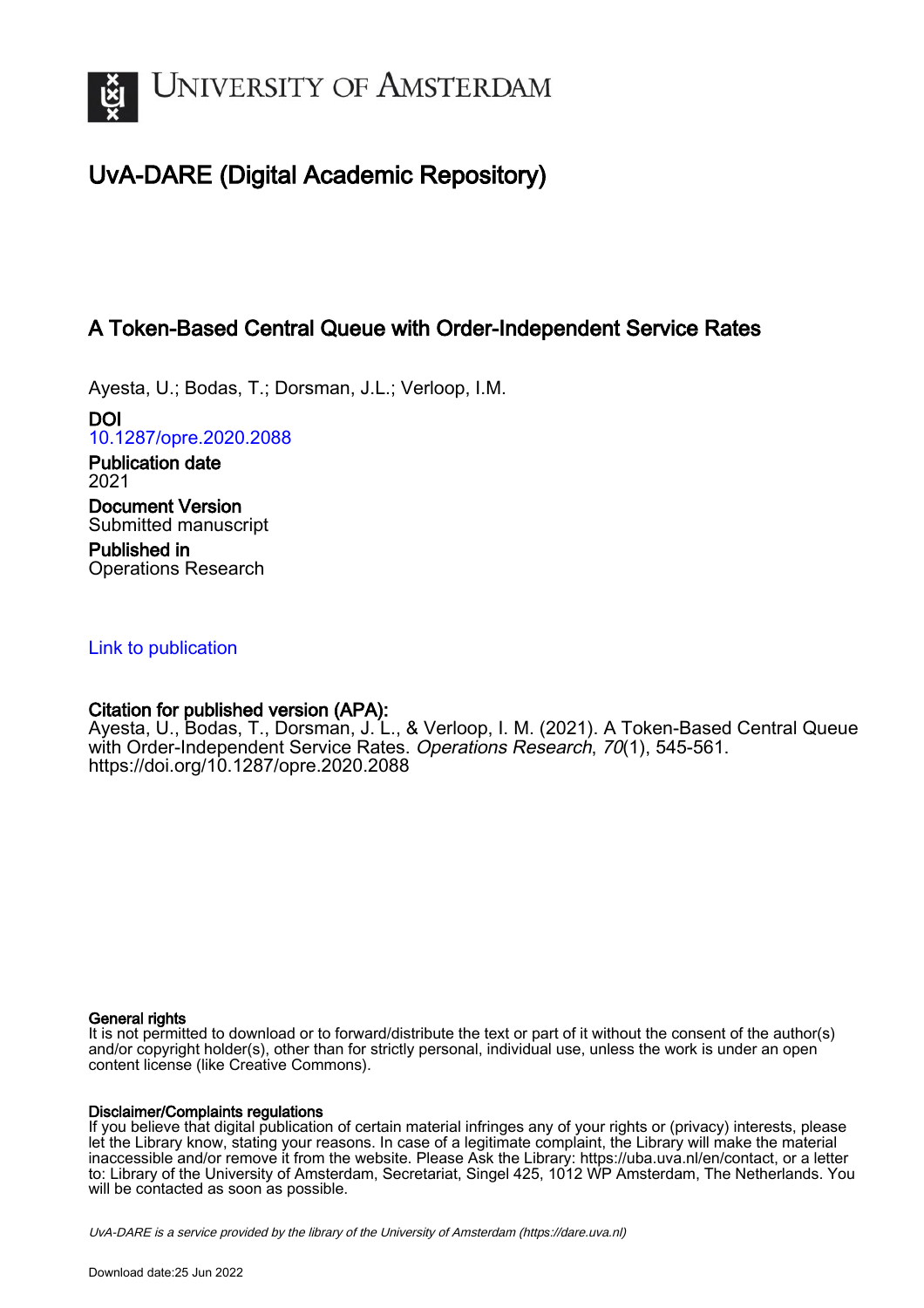

# **A token-based central queue with order-independent service rates**

Urtzi Ayesta, Tejas Bodas, Jan-Pieter Dorsman, Ina Maria Verloop

## **To cite this version:**

Urtzi Ayesta, Tejas Bodas, Jan-Pieter Dorsman, Ina Maria Verloop. A token-based central queue with order-independent service rates. Operations Research, INFORMS, In press. hal-02934633

# **HAL Id: hal-02934633 <https://hal.archives-ouvertes.fr/hal-02934633>**

Submitted on 9 Sep 2020

**HAL** is a multi-disciplinary open access archive for the deposit and dissemination of scientific research documents, whether they are published or not. The documents may come from teaching and research institutions in France or abroad, or from public or private research centers.

L'archive ouverte pluridisciplinaire **HAL**, est destinée au dépôt et à la diffusion de documents scientifiques de niveau recherche, publiés ou non, émanant des établissements d'enseignement et de recherche français ou étrangers, des laboratoires publics ou privés.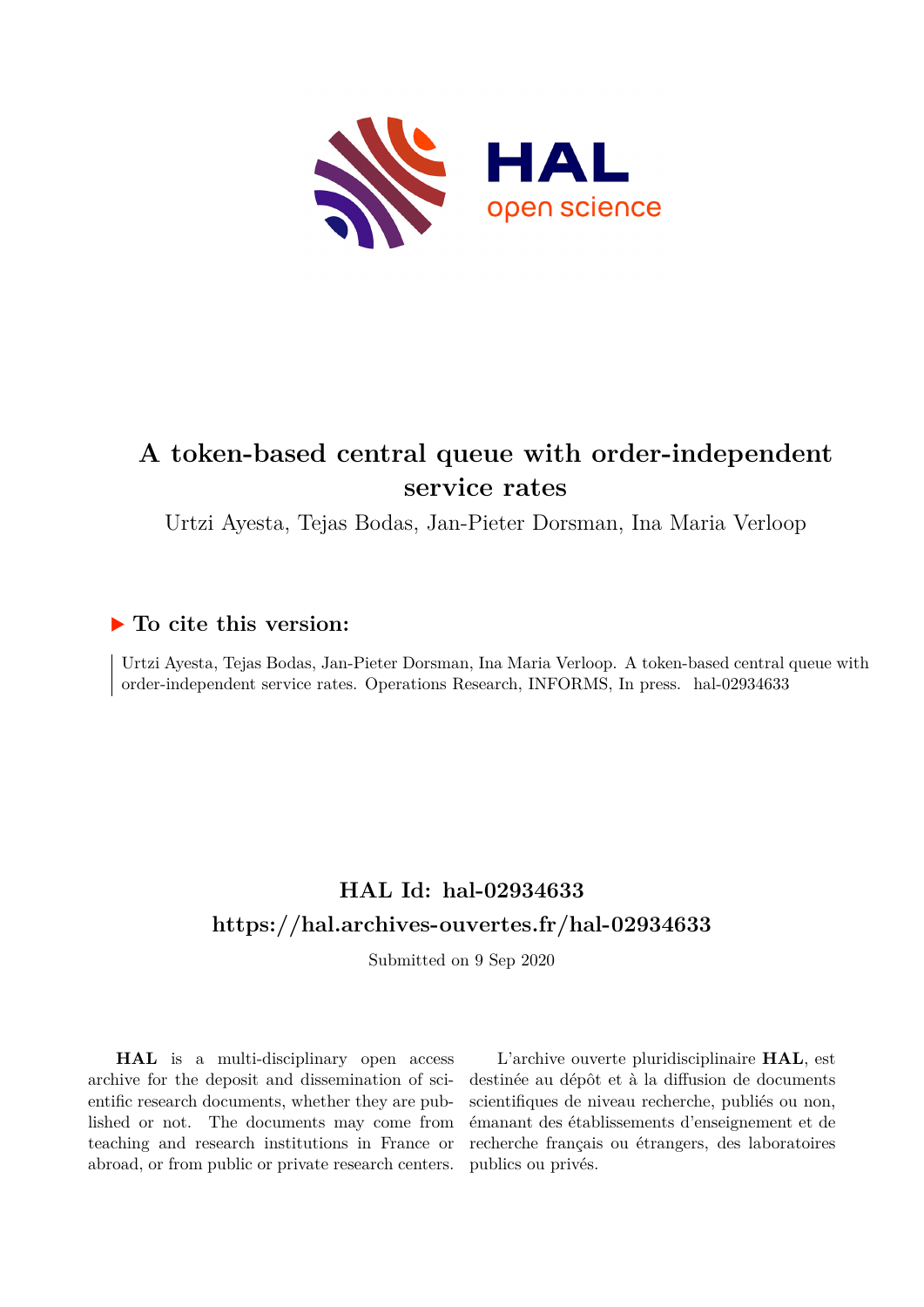## A token-based central queue with order-independent service rates

U. Ayesta<sup>1,3,5,6</sup>, T. Bodas<sup>2</sup>, J.L. Dorsman<sup>\*,4</sup>, and I.M. Verloop<sup>1,5</sup>

<sup>1</sup>CNRS, IRIT, 2 rue Charles Camichel, 31071 Toulouse, France 2 Indian Institute of Technology Dharwad, Karnataka, 580011, India 3 IKERBASQUE - Basque Foundation for Science, 48011 Bilbao, Spain <sup>4</sup>Korteweg-de Vries Institute for Mathematics, University of Amsterdam, P.O. Box 94248, 1090 GE Amsterdam, The Netherlands <sup>5</sup>Université de Toulouse, INP, 31071 Toulouse, France <sup>6</sup>UPV/EHU, University of the Basque Country, 20018 Donostia, Spain

September 7, 2020

#### **Abstract**

We study a token-based central queue with multiple customer types. Customers of each type arrive according to a Poisson process and have an associated set of compatible tokens. Customers may only receive service when they have claimed a compatible token. If upon arrival, more than one compatible token is available, an *assignment rule* determines which token will be claimed. The *service rate* obtained by a customer is statedependent, i.e., it depends on the set of claimed tokens and on the number of customers in the system. Our first main result shows that, provided the *assignment rule* and the *service rates* satisfy certain conditions, the steadystate distribution has a product form. We show that our model subsumes known families of models that have product-form steady-state distributions including the order-independent queue of [20] and the model of [22]. Our second main contribution involves the derivation of expressions for relevant performance measures such as the sojourn time and the number of customers present in the system. We apply our framework to relevant models, including an M/M/K queue with heterogeneous service rates, the MSCCC queue and multi-server models with redundancy. For some of these models, we present expressions for performance measures that have not been derived before.

Keywords: product form, token-based, order-independent queue, redundancy system, matching model

## 1 Introduction

The discovery of queueing systems with a steady-state product-form distribution is probably one of the most fundamental contributions in queueing theory. In a pioneering work, [17] showed that in a queueing network formed by M/M/1 nodes, the joint steady-state distribution is given by the product of the marginal distributions of the individual nodes. Roughly speaking, this implies that the stationary distribution of the network can be obtained by multiplying the stationary distributions of the individual nodes assuming that each node is in isolation. Due to this property, the analysis of a queueing network reduces to that of single-node queues, simplifying the analysis tremendously. Product-form distributions provide insight into the impact of parameters on the performance and allow efficient calculation of performance measures. As a consequence, since Jackson's discovery, considerable effort has been put in understanding the conditions such that a stochastic model has a product-form steady-state distribution. Important steps forward were made by [7] and [19], who introduced BCMP networks and Kelly networks, respectively, which have product-form steady-state distributions. These networks demonstrate that models with multiple types of customers and general service time distributions could also have a product-form distribution. Since then, further studies have shown that networks with negative arrivals, instantaneous signals and blocking might have a product-form distribution, see [9] for an overview.

<sup>∗</sup>Corresponding author: j.l.dorsman@uva.nl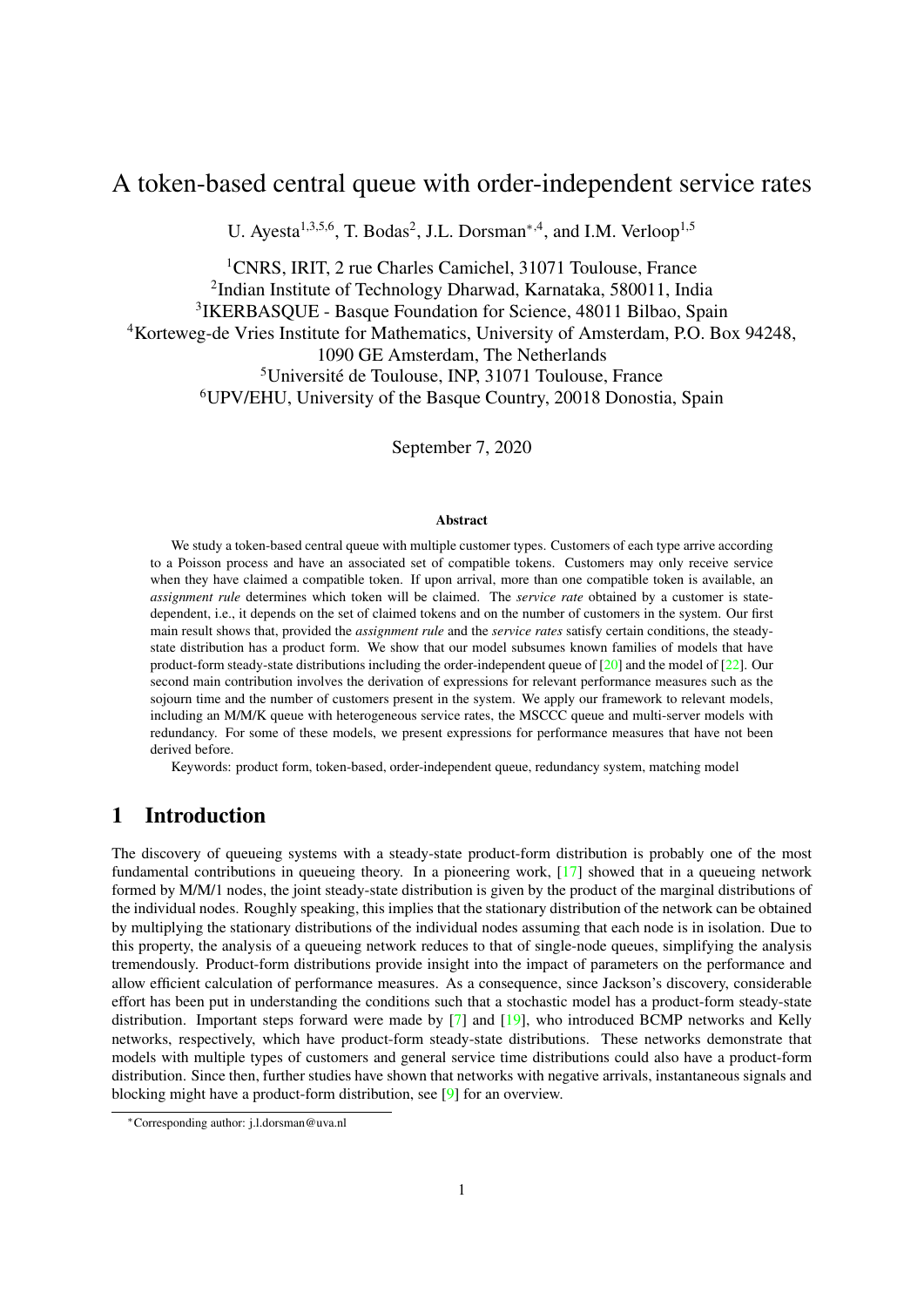

Figure 1: An example of a token-based model with token set  $\mathcal{T} = \{t_1, t_2\}$ . Grey-shaded customers are paired with tokens and can thus receive service. Figure b) depicts the initial state. Figure c) then sketches what happens when the first customer would leave: token  $t_1$  scans the queue for the next compatible customer, and is then claimed by the oldest compatible customer, which is of type  $c_1$ . Figure d) describes what happens if the customer holding token  $t_2$  would then leave the system. Token  $t_2$  again scans the rest of the queue for compatible customers, but it turns out that the last customer is of type  $c_1$ , and token  $t_2$  becomes available.

Recent years have witnessed a surge of interest in parallel server models with different types of customers. The main application is in the study of data centers, which consists of a pool of resources that are interconnected by a communication network. Indeed, data centers provide the main infrastructure to support many internet applications, enterprise operations and scientific computations. In two relevant studies, [22] and [20], sufficient conditions have been obtained for a multi-server system to have a product form. We note that these productform distributions are not expressed as the product of per-type or per-server terms. In fact, they are expressed as a product of terms that correspond to a unique customer in the system. In that respect, they do not allow an interpretation in terms of a product of marginal distributions, as is the case with classical product-form distributions for Jackson, BCMP and Kelly networks. A notable difference between the two papers is in the state descriptor considered therein. In the multi-type customer and server model of [22], the authors consider an aggregated descriptor that keeps track of the servers being active but not of the type of customers being served or waiting. On the other hand, in the order-independent queue of  $[20]$ , the state descriptor keeps track of the type of customers in the system, but not of the servers being active. These two modelling approaches have led to two separate streams of papers, where each of the approaches covers applications that are not covered by the other. Some of the applications studied are systems with blocking, redundancy and computer clusters. A natural question that arises is whether the original models of  $[22]$  and  $[20]$  can be generalised while preserving the product-form distribution in steady state.

We answer this question in the affirmative in this paper. We analyse a token-based central queue with multiple types of customers and multiple tokens. As will be proved in the paper, this model is a generalisation of both the model of [22] and the order-independent queue of [20]. Customers of each type arrive according to a Poisson process and have an associated set of compatible tokens. To receive service, a customer must claim a compatible token. Therefore, an arriving customer will immediately claim a compatible token if there is one available, otherwise it will wait until it can claim one.

For illustrational purposes, we regard an example of the token-based central queue depicted in Figure 1a). In this example, there are two customer types, namely  $c_1$  and  $c_2$ , and two tokens  $t_1$  and  $t_2$ . We assume type $c_1$  customers can only claim token  $t_1$ , whereas type- $c_2$  customers are compatible to both token  $t_1$  and token  $t_2$ . Figure 1b) represents a particular state of this system. Namely, there are four customers (represented by squares) in the queue, of which the first is a type- $c_2$  customer. Upon arrival, this customer immediately claimed token  $t_1$ according to an *assignment rule*, which we will elaborate on later. The second customer that arrived, does not hold a token. This is partly because  $t_1$  was already claimed by the first customer upon arrival of the second customer. Since it did not claim token  $t_2$  upon arrival either, token  $t_2$  must have been incompatible with the type of the second customer, so that the second customer must be of type  $c_1$ . The third customer that arrived, however, has claimed token  $t_2$ , and hence must be of type  $c_2$ . For the last customer in the queue, we do not have any information regarding its type, since upon arrival, all tokens were already claimed by other customers. As the first and third customer hold tokens, they are provided service with a state dependent service rate or *departure rate*.

Our first main result shows that, provided the *assignment rule* and the *departure rate function* satisfy the required conditions, the steady-state distribution of the token-based central queue has a product form. As in the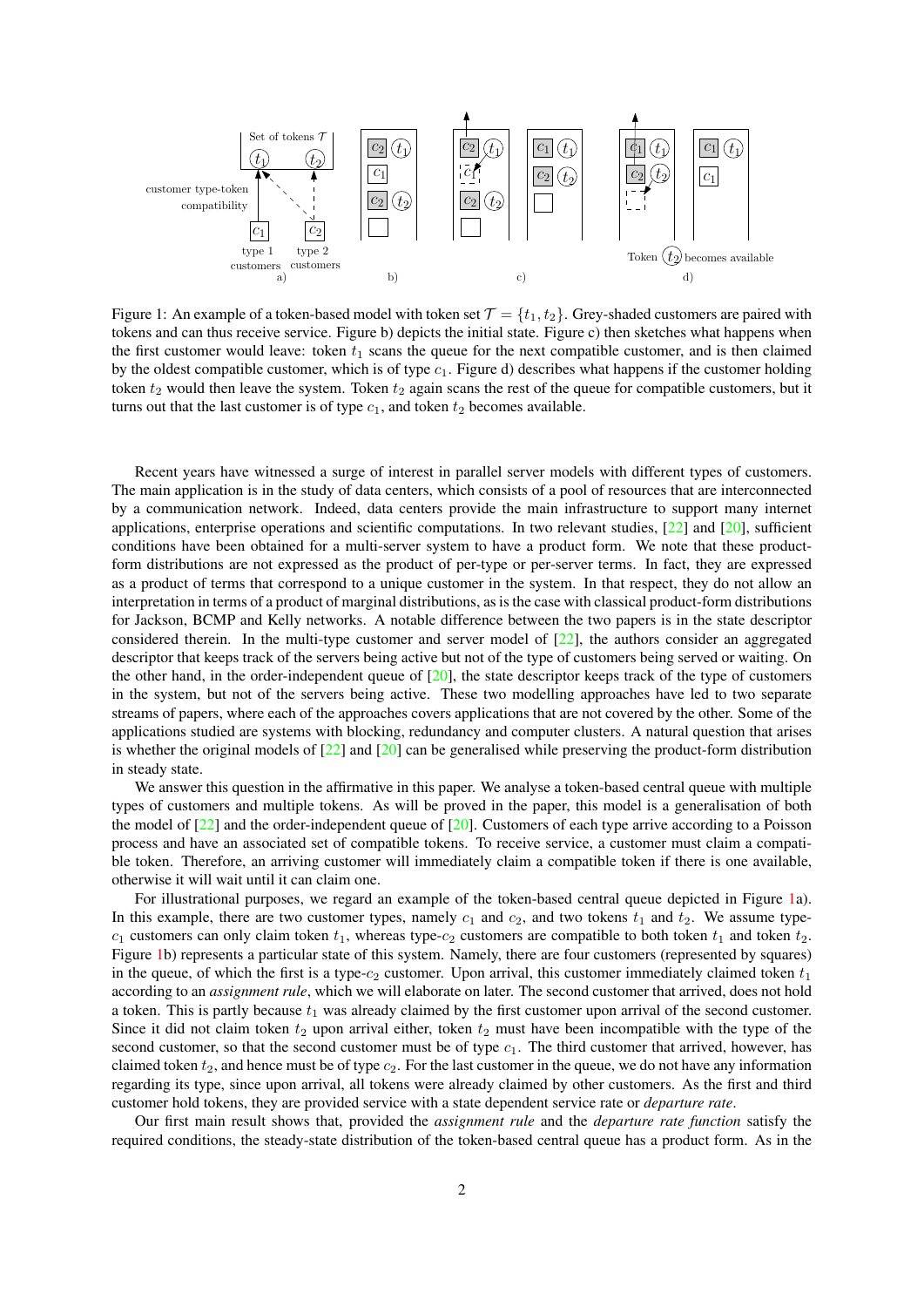case of [22] and [20], this product-form distribution cannot be expressed as the product of per-type or per-token terms. We further show that the order-independent queue and the multi-type customer and server model of [22] are particular instances of our model and that our model includes examples that were not covered by either. In other words, our model and main results provide a unifying framework for parallel-server models with a productform distribution. Our second main contribution is that we use the steady-state distribution of the general model to characterise transforms of relevant performance measures, including the sojourn time and the number of customers in the system. We illustrate the applicability of the framework by computing the steady-state distribution and analysing the performance of many relevant models, including an M/M/K queue with heterogeneous service rates, the MSCCC queue and multi-server models with redundancy. For some of these models, we present expressions for performance measures that have not been derived before. It is important to note that, even though our model is based on a central-queue architecture, some of the applications, in particular the redundancy models, correspond to topologies without a central queue, where instead every server has its own queue.

The rest of the paper is organised as follows. In the next section, we discuss studies related to this paper. Section 3 then describes the token-based central queue that we study in more detail and introduces the required notation. Section 4 shows that the token-based central queue has a product-form stationary distribution, which allows for the calculation of other performance measures in Section 5. Finally, we show in Section 6 that the models of [20] and [22] are captured by our model, and we discuss several applications of our model.

## 2 Related work

As mentioned in the introduction, there has been a surge of interest in multi-server queueing models in recent years. The main two references related to our work are  $[22]$  and  $[20]$ , which identify classes of models that have a product-form stationary measure.

Subsequently, several studies have used the results of these two models to analyse a variety of other models. An important application area that has received a lot of attention is formed by redundancy models. While there are several variants of a redundancy-based system, the general notion of redundancy is to create multiple copies of the same customer that will be sent to a subset of servers. Depending on when replicas are deleted, there are two classes of redundancy systems: cancel-on-start (COS) and cancel-on-completion (COC). In redundancy systems with COC, once a copy has completed service, the other copies are deleted and the customer is said to have received service. On the other hand, in redundancy systems with COS, copies are removed as soon as one copy starts being served. In  $\lceil 8 \rceil$  the authors observe that the COC model is a special case of the order-independent queue in  $[20]$ , which enables the authors to derive the steady-state distribution directly. We also refer to  $[15]$  for a thorough analysis of the COC system. On the other hand, [6] shows that while the COS based redundancy system is not an order-independent queue, it fits within the multi-type customer and server model of [22]. They also show that, while the COC model does not fit the framework of  $[22]$ , it does fit an extension of it, where the state descriptor used in [22] is endowed with a more general departure rate function. We will use the resulting state descriptor also in this paper (see Section 3 for more details).

An important application area, which fits the framework of  $[22]$ , is that of matching models, which have been studied in several recent papers, see for instance [1]. We also refer to [4] and [3], where the authors explore the relation between redundancy and matching models.

Another important related work is  $\lceil 5 \rceil$ . The model considered therein is similar to the one of  $\lceil 22 \rceil$  with the exception that the assignment policy *'assign longest idle server'* (ALIS) is used. Under the ALIS-policy, a new arrival that could be served by more than one inactive server, is assigned to the longest-idle server. To implement this policy, the state descriptor is enriched with information on the idleness of every inactive server. The authors prove that the steady-state distribution of this model has a product form. In our paper, we do not consider the ALIS variant. However, from the analysis of [5], we expect that all our results would carry over to this case. We discuss this in more detail in Section 4.

We conclude this section by mentioning the work of  $[10, 11]$ , which discusses a token-based model that is somewhat related to ours. More particularly, in that study, a token-based mechanism is devised for the purpose of dynamic load balancing. This mechanism is described in terms of a tripartite compatibility graph and differs from ours mainly in that arriving customers which do not claim a token are immediately lost.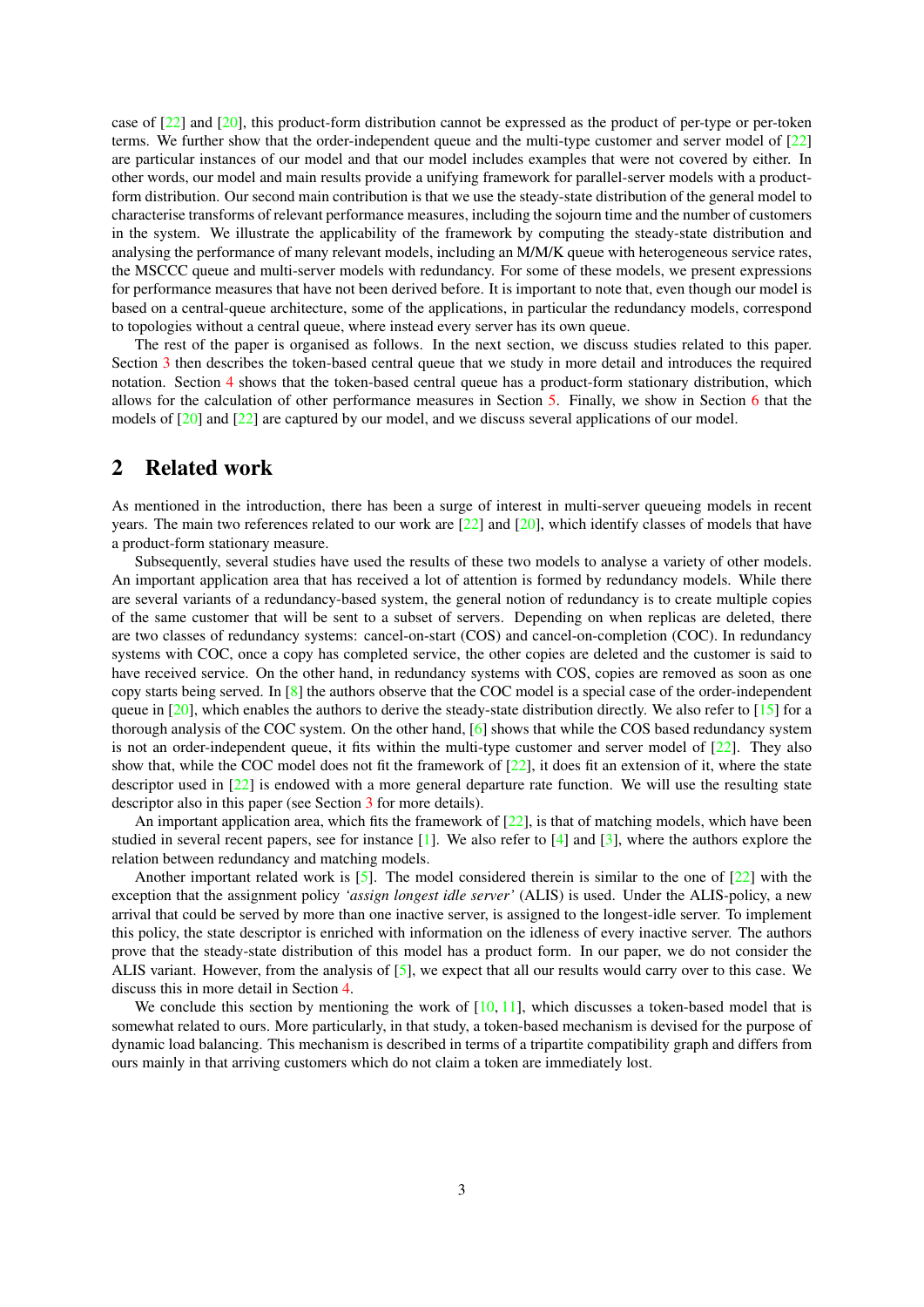### 3 Model description

We now proceed with a detailed description of the model.

*Customers and tokens.* The model that we study represents a central-queue system with multi-type customers. The set of all customer types is denoted by C and customers of type  $c \in \mathcal{C}$  arrive according to a Poisson process with rate  $\lambda_c$ . The total arrival rate of customers to the system is  $\lambda := \sum_{c \in \mathcal{C}} \lambda_c$ . In order for customers to receive service, they must hold a *token*. To this end, a set of K tokens denoted by  $\mathcal{T} = \{t_1, \ldots, t_K\}$  is associated with the model, where  $\mathcal T$  could be an infinitely large set (i.e., K could be equal to infinity, see Section 4.3 for more details). In particular, a type-c customer type is characterised by a token set  $\mathcal{T}_c \subseteq \mathcal{T}$  which consists of the compatible tokens that can be held by customers of this type. Similarly, associated with a token  $t \in \mathcal{T}$  is a set of customer types  $C_t \subseteq C$  that can choose this token. As an example, we have in Figure 1 that  $\mathcal{T}_{c_1} = \{t_1\}, \mathcal{T}_{c_2} = \{t_1, t_2\},\$  $\mathcal{C}_{t_1} = \{c_1, c_2\}$  and  $\mathcal{C}_{t_2} = \{c_2\}.$ 

Assignment of customers to tokens. At any point in time, the set of available tokens is denoted by  $\mathcal{T}^{(a)}$ ,  $\mathcal{T}^{(a)} \subseteq \mathcal{T}$ , while the set of unavailable tokens is given by  $\mathcal{T}\setminus\mathcal{T}^{(a)}$ . To receive service, customers are required to hold a compatible token. Hence, when a customer of type  $c \in \mathcal{C}$  arrives, it will claim a single token from the set  $\mathcal{T}_c\cap\mathcal{T}^{(a)}$  (if it is non-empty), and then join the central queue. In case no compatible token is available upon arrival  $(|\mathcal{T}_c \cap \mathcal{T}^{(a)}| = 0)$ , the customer joins the queue and waits until a token in the set  $\mathcal{T}_c$  becomes available. If multiple compatible tokens are available, i.e.,  $|\mathcal{T}_c \cap \mathcal{T}^{(a)}| > 1$ , an *assignment rule* decides which of the tokens will be claimed by the arriving customer. This assignment rule constitutes a randomised policy which, given  $\mathcal{T}^{(a)}$  and the type of the arriving customer, dictates the probability with which the customer should claim a particular token. We assume this assignment rule to satisfy a so-called *assignment condition*, which is specified in Condition 1 below. Once a token t is selected by a customer, it is no longer available for selection (i.e.  $\mathcal{T}^{(a)} := \mathcal{T}^{(a)} \setminus \{t\}$ ) until the customer completes service. Upon release, the token will immediately be reclaimed by the longest waiting tokenless customer of a type from the set  $\mathcal{C}_t$ . If there are no such customers, the token is added back to the set  $\mathcal{T}^{(a)}$  $(\mathcal{T}^{(a)} := \mathcal{T}^{(a)} \cup \{t\})$ . This event for example occurs in Figure 1d). We shall refer to customers with tokens as *active customers* and identify such customers by their associated tokens. Customers in the central queue without tokens are referred to as *inactive customers*. In Figure 1b), for instance, the first and third customer in line are active, the second and fourth are inactive and both tokens are claimed:  $\mathcal{T}^{(a)} = \emptyset$ .

*Departure rates of customers.* We assume service requirements of customers to be exponentially distributed. Since only customers possessing tokens receive service, the departure rate of active customers from the system is non-negative, while that of inactive customers is zero. Throughout the paper, we assume that the departure rates associated with active customers satisfy a condition that is specified in Condition 2 below. Since this condition is reminiscent of the order-independent queue as studied in [20], we call this the *order-independent condition.*

*Markovian state descriptor.* Due to the memoryless properties of the arrival and departure processes, the token-based central queue can be represented as a Markov process. We now introduce a suitable state descriptor, which in Section 4.1 is indeed shown to lead to a Markovian system. The state descriptor is of the form  $(T_1, n_1, \ldots, T_i, n_i)$ . This descriptor retains the order of arriving customers in the central queue from left to right. When the model is in state  $(T_1, n_1, \ldots, T_{i-1}, n_{i-1}, T_i, n_i)$ , it has i active customers which have claimed tokens  $T_1, \ldots, T_i$ . Furthermore, there are  $n_j$  inactive customers in the central queue that arrived between the two customers that have claimed tokens  $T_j$  and  $T_{j+1}$ , respectively, for  $1 \leq j \leq i-1$ . Inactive customers at the end of the queue are denoted by  $n_i$ . Since tokens are always claimed by the longest waiting eligible customer, we have for example that  $n_1$  represents inactive customers which have token  $T_1$  as their only compatible token. The set of such customer types is denoted by  $\mathcal{U}(\{T_1\}) := \{c \in \mathcal{C} : \mathcal{T}_c = \{T_1\}\}\.$  In general, for  $1 \leq j \leq i$ , we denote the set of customer types that can claim tokens only from the set  $\{T_1, \ldots, T_j\}$  by  $U(\{T_1, T_2, \ldots, T_j\}) := \{c \in C : T_c \subseteq \{T_1, \ldots, T_j\}\}\.$  Thus, the customer types of the  $n_j$  customers between those with tokens  $T_j$  and  $T_{j+1}$  must belong to the set  $\mathcal{U}(\{T_1, T_2, \ldots, T_j\})$ . As the state descriptor retains the order of arrival, the oldest customer in a state is represented by token  $T_1$ . The youngest customer is one of the  $n_i$ customers, or in case  $n_i = 0$ , it is the active customer with token  $T_i$ . Furthermore, when  $1 \leq j \leq k \leq i$ , all  $n_j$ customers between  $T_j$  and  $T_{j+1}$  arrived before the  $n_k$  customers between  $T_k$  and  $T_{k+1}$ . We denote the state space of the resulting Markov process by X, where any generic state  $x \in \mathcal{X}$  is of the form  $x = (T_1, n_1, \dots, T_i, n_i)$ . The only exception is the empty state with no customers present, which we denote by (0).

As an illustration of the state descriptor, the state depicted in Figure 1b) is described by  $(t_1, 1, t_2, 1)$ : the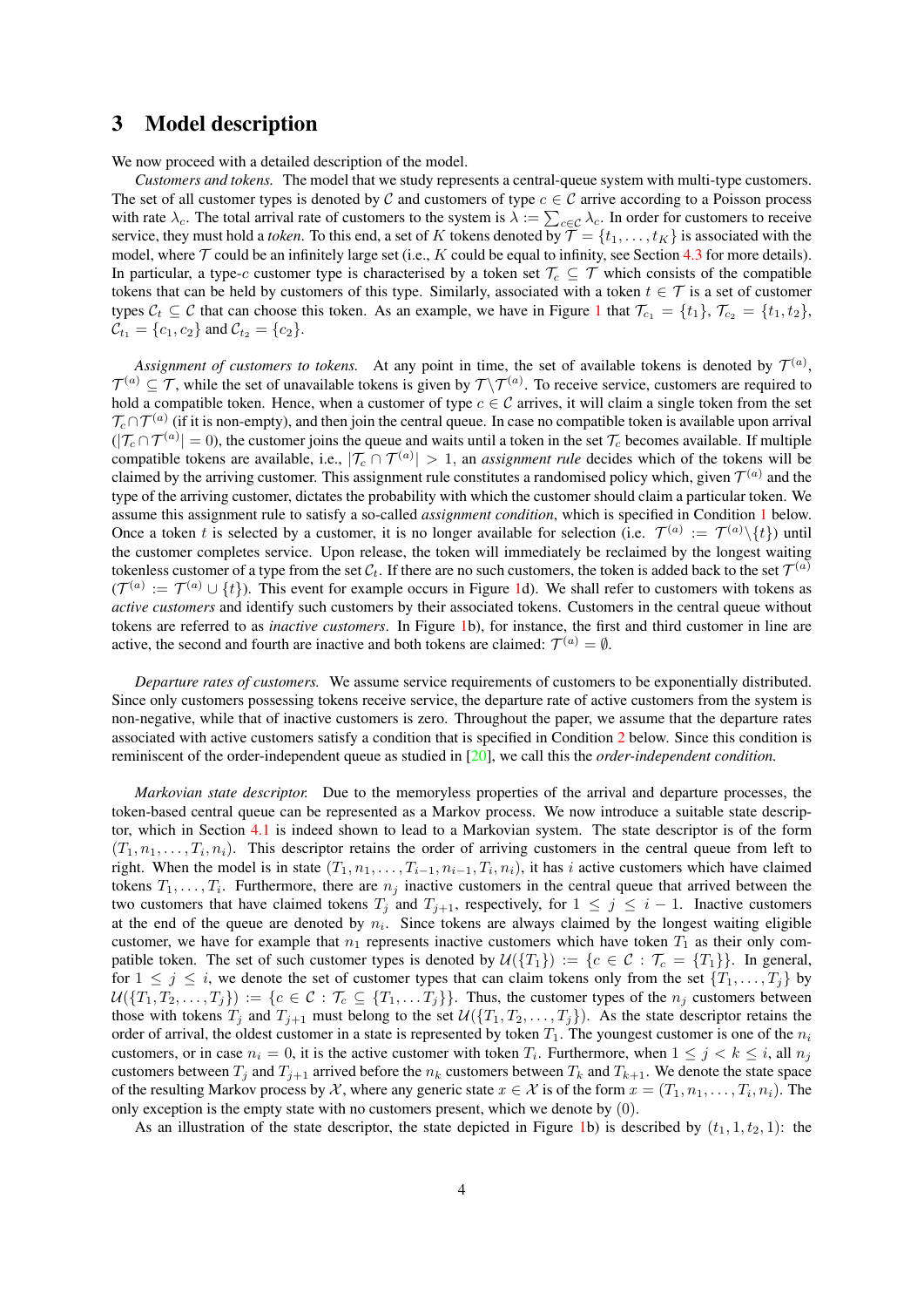first customer holds token  $t_1$ , the second customer waits for token  $t_1$ , the third customer holds token  $t_2$ , and the fourth customer waits for any compatible token. Likewise, the states in Figure 1c) and Figure 1d) are described by  $(t_1, t_2, 1)$  and  $(t_2, 1)$ , respectively. Note that these state descriptors do not include the actual types of the customers themselves. Furthermore, for Figure 1 we have  $\mathcal{U}(\{t_2\}) = \emptyset$ ,  $\mathcal{U}(\{t_1\}) = \{c_1\}$  and  $\mathcal{U}(\{t_1, t_2\}) = \{c_1, c_2\}$ .

Assignment rule and assignment condition. In state  $x=(T_1,n_1,\ldots,T_i,n_i),$  the arrival rate of *customers* that will initially be inactive is given by  $\lambda_{\mathcal{U}(\{T_1,...,T_i\})} := \sum_{c \in \mathcal{U}(\{T_1,...,T_i\})} \lambda_c$ , while the arrival rate of *customers* that become active immediately is given by  $\lambda - \lambda_{\mathcal{U}(\{T_1,...,T_i\})}$ . When multiple compatible tokens are available upon a customer's arrival, an *assignment rule* determines the probability with which any of these tokens is assigned to the customer. Given the nature of the assignment rule, we denote by  $\lambda_t({T_1},\ldots,{T_i})$  the rate at which arriving customers claim token t, provided that  $\{T_1, \ldots, T_j\}$  is the set of all unavailable tokens. While  $\lambda_t(\{T_1, \ldots, T_j\})$ depends on the assignment rule, it holds for any assignment rule that

$$
\lambda - \lambda_{\mathcal{U}(\{T_1, ..., T_i\})} = \sum_{t \in \mathcal{T} \setminus \{T_1, ..., T_i\}} \lambda_t(\{T_1, ..., T_i\}).
$$
\n(1)

As in [22], for the system to have a product-form stationary distribution, we require that an assignment rule satisfies the following assignment condition.

**Condition 1.** For any possible combination of i tokens  $T_1, \ldots, T_i$ ,  $i = 1, \ldots, K$ ,

$$
\prod_{j=1}^{i} \lambda_{T_j}(\{T_1, \dots T_{j-1}\}) = \prod_{j=1}^{i} \lambda_{\bar{T}_j}(\{\bar{T}_1, \dots \bar{T}_{j-1}\})
$$
\n(2)

for every permutation  $\bar{T}_1, \ldots \bar{T}_i$  of  $T_1, \ldots T_i.$ 

[2] shows that there always exists an assignment rule for which Condition 1 is satisfied.

*Order-independent condition.* For any state  $x = (T_1, n_1, \ldots, T_i, n_i)$ , let  $\mu_{T_j}(x)$  denote the departure rate of the active customer holding token  $T_j$ . Furthermore, let  $\mu(x) = \sum_{j=1}^i \mu_{T_j}(x)$  be the total departure rate in state x. Additionally, we denote by  $\phi(x) = i + \sum_{j=1}^{i} n_j$  the total number of customers in state x. The order-independent condition, which the departure rates in this model must satisfy, now reads as follows.

**Condition 2.** In a given state  $x = (T_1, n_1, \ldots, T_i, n_i)$ , each of the departure rates  $\mu_{T_j}(x)$ ,  $j = 1, \ldots, i$ , can be *written as*

$$
\mu_{T_j}(x) = \eta(\phi(x))s_j(T_1,\ldots,T_i),\tag{3}
$$

*where*

- *1.*  $s_j(\cdot)$  *is a non-negative real-valued function for which*  $s_j(T_1, \ldots, T_i) = s_j(T_1, \ldots, T_j)$ ,  $1 \leq j \leq i$ ,
- 2.  $k(T_1, \ldots, T_i) := \sum_{j=1}^i s_j(T_1, \ldots, T_j)$  is independent of any permutation of  $(T_1, \ldots, T_i)$  and
- *3.*  $\eta(\cdot)$  *is a non-negative real-valued function for which*  $\eta(j) > 0$  *for*  $j = 1, 2, \ldots$ *.*

These restrictions on the functions  $s_j(\cdot)$ ,  $k(\cdot)$  and  $\eta(\cdot)$  have the following implications. First, by the restriction on  $s_i(\cdot)$ , the departure rate of an active customer may depend on the types of the active customers ahead of it, but not on those behind. Note that  $s_i(\cdot)$  may equal zero, so that it is possible for active customers to still receive no service. Second,  $k(\cdot)$  is defined such that the total departure rate of customers from the system is the same for any permutation of the active customers. Finally, the function  $\eta(\cdot)$  allows the departure rate of customers to depend on the total number of customers present in the system, but at the same time the departure rate is indifferent to the types of the inactive customers. Next, based on the definition of  $\mu(x)$ , we conclude that

$$
\mu(x) = \eta(\phi(x))k(T_1, \dots, T_i). \tag{4}
$$

As mentioned earlier, Condition 2 is reminiscent of the order-independent queue introduced in  $[20]$ . The difference, however, stems from the fact that we consider a different state descriptor, which captures a broader set of systems (cf. Section 6.2). It is also important to note that this condition allows our model to be more general than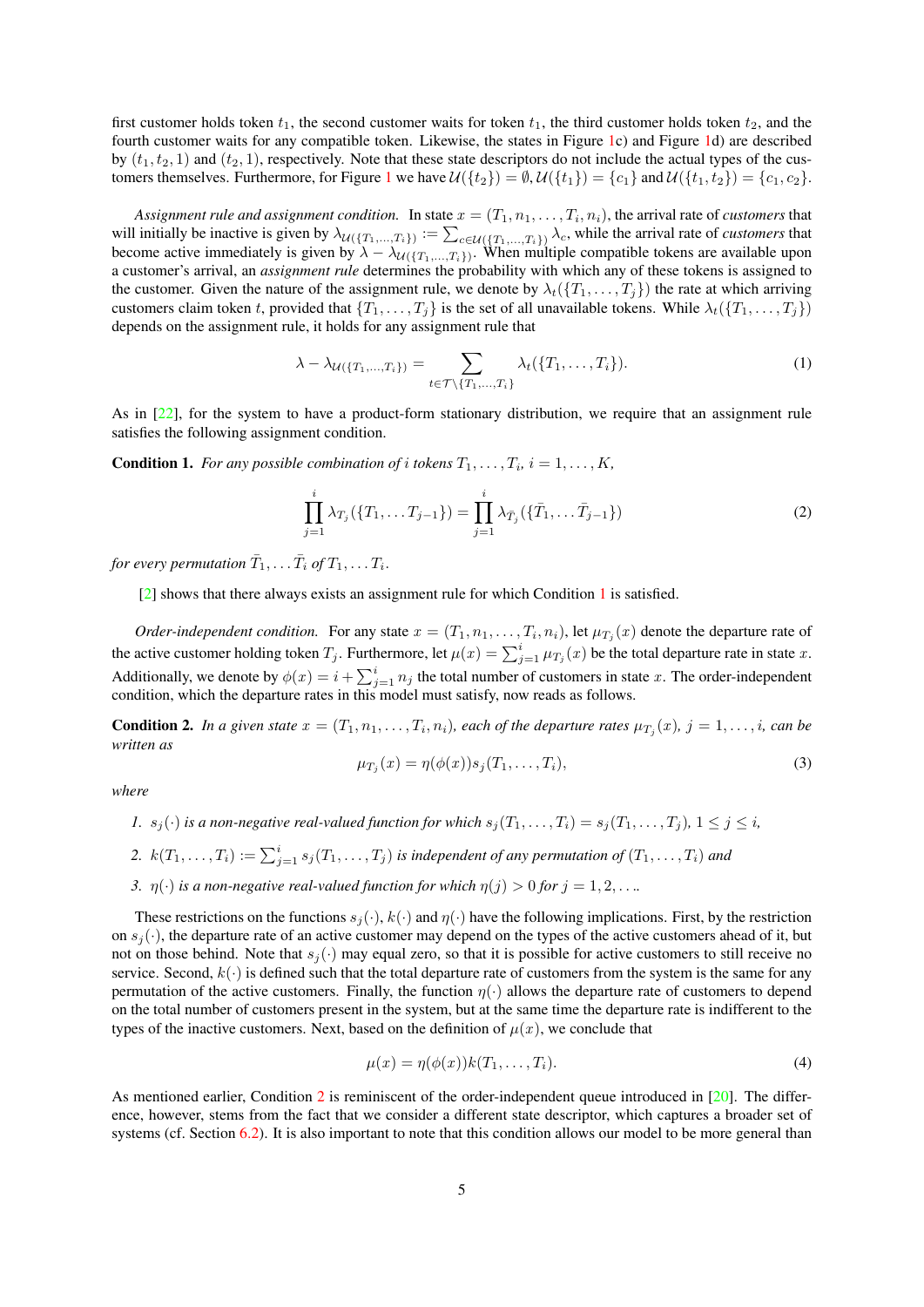that of [22], as will become clear in Section 6.3.

*Further notation.* We conclude this section with notation needed to describe several important performance measures. At an arbitrary point in time, let  $N$  denote the number of inactive customers in the system. More particularly,  $N_i$  denotes the number of inactive customers in the central queue between the two customers that have claimed tokens  $T_j$  and  $T_{j+1}$ . Thus, when the system is in state  $x = (T_1, n_1, \ldots, T_i, n_i)$ , it holds that  $N_j = n_j$ and  $N = \sum_{j=1}^{i} n_j$ . Moreover, the number of type-c customers among these  $N_j$  customers is denoted by  $N_j^{(c)}$ . As a consequence, the total number of inactive type-c customers, denoted by  $N^{(c)}$ , satisfies  $N^{(c)} = \sum_{j=1}^{i} N_j^{(c)}$ . Using the same style of notation,  $M$  denotes the total number of customers present in the system. Furthermore,  $M_j = N_j + 1$  represents the number of customers in the 'j-th' part of the system, where the added single customer is the one that holds token  $T_j$ . Of these  $M_j$  customers,  $M_j^{(c)}$  are of type c, so that  $M^{(c)}$ , the number of type-c customers present in the system, satisfies  $M^{(c)} = \sum_{j=1}^{i} M_j^{(c)}$ . Note that the state descriptor does in general not include the types of both active customers and inactive customers. However, in special cases of the model, the values of  $M_j^{(c)}$  and  $N_j^{(c)}$  can still be retrieved.

We define the *time-till-token* of a customer to be the duration of the period between its arrival and the moment the customer claims a token. The time-till-token and the sojourn time of a type-c customer is denoted by  $W_c$  and  $S_c$ , respectively. Likewise, the quantities W and S refer to the time-till-token and the sojourn time of an arbitrary customer. Finally, the indicator function  $\mathbb{1}_{\{A\}}$  on the event A returns one if event A is true, and zero otherwise.

### 4 Product-form stationary distribution

In this section, we derive the stationary distribution of the token-based central queue. To do this, in Sections 4.1 and 4.2 we use the methods and techniques of [22, Section 3], while accounting for a more elaborate token structure and using a slightly different notation. Afterwards, we provide notes on computational efficiency and stability in Sections 4.3 and 4.4, respectively.

#### 4.1 Transition rates and balance equations

To derive the stationary distribution, we first note that, as is the case in  $[22]$ , the model contains three types of transitions.

- *Arrival transitions.* An arriving customer either joins the central queue as an inactive customer (when it finds no compatible tokens in the set  $\mathcal{T}^{(a)}$  or joins it as an *active customer*. In a given state  $x =$  $(T_1, n_1, \ldots, T_i, n_i)$ , the arrival rate of inactive customers  $\lambda_{\mathcal{U}(\{T_1,\ldots,T_i\})}$  forms the transition rate from state x to state  $(T_1, n_1, \ldots, T_i, n_i + 1)$ . Likewise, customers that immediately claim a token t upon arrival,  $t \notin \{T_1, \ldots, T_i\}$ , arrive at rate  $\lambda_t(\{T_1, \ldots, T_i\})$ . Therefore, the transition rate from state x to state  $(T_1, n_1, \ldots, T_i, n_i, t)$  is given by  $\lambda_t(\lbrace T_1, \ldots, T_i \rbrace)$ .
- *Departure transitions where tokens become available.* Transitions to a state  $x = (T_1, n_1, \ldots, T_i, n_i)$  due to a departure of a customer where a token  $T$  is released are possible from states of the form

release<sub>k,n</sub>
$$
(x,T) = (T_1, n_1, \ldots, T_k, n_k - n, T, n, T_{k+1}, n_{k+1}, \ldots, T_i, n_i),
$$

where  $k \in \{0, \ldots, i\}, n \in \{0, \ldots, n_k\}$  and  $T \in \mathcal{T} \setminus \{T_1, \ldots, T_i\}$ . It is straightforward to verify that  $\phi$ (release<sub>k,n</sub> $(x, T)$ ) =  $\phi(x)$  + 1, so that

$$
\mu_T(\text{release}_{k,n}(x, T)) = \eta(\phi(x) + 1)s_T(T_1, \dots, T_k, T, T_{k+1}, \dots, T_i)
$$
  
=  $\eta(\phi(x) + 1) (k(T_1, \dots, T_k, T) - k(T_1, \dots, T_k)).$  (5)

To obtain the transition rate from state release<sub>k,n</sub>(x,T) to x,  $\mu_T$  (release<sub>k,n</sub>(x,T)) must be multiplied with the probability that the token  $T$  is indeed released from activity after the departure. This probability is given by  $r_{k,n}(x,T) = \beta_k(T)^n \beta_{k+1}(T)^{n_{k+1}} \cdots \beta_i(T)^{n_i}$ , where

$$
\beta_k(T) = \frac{\lambda_{\mathcal{U}(\{T_1, ..., T_k\})}}{\lambda_{\mathcal{U}(\{T_1, ..., T_k, T\})}}
$$
(6)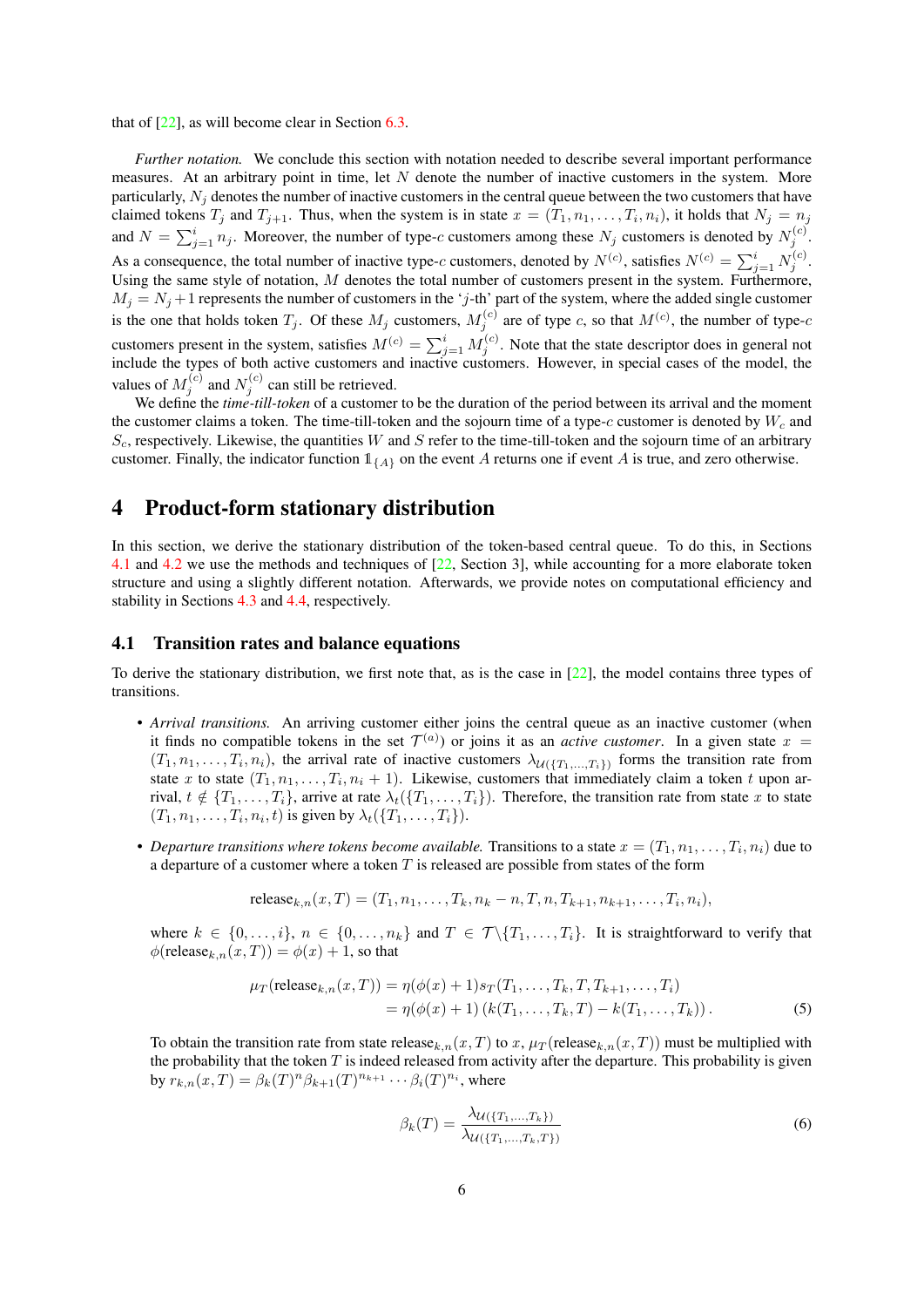is the probability that a customer waiting in the  $k$ -th portion of the central queue can not be served by token T. As a special case, we define  $\beta_0(T) = 0$  for any token  $T \in \mathcal{T}$ . It now follows that the transition rate from release<sub>k,n</sub>(x,T) to x is given by  $\mu_T$  (release<sub>k,n</sub>(x,T)) $r_{k,n}(x, T)$ . In reference to [22], note that release<sub>k,n</sub>(x,T),  $r_{k,n}(x,T)$  and  $\beta_k(T)$  are equivalent to *insert* ${}_{kn}^M(x)$ ,  $p_{kn}^T(x)$  and  $\delta_k(T)$ , respectively, in the notation of that paper.

• *Departure transitions where tokens are reassigned.* Departures where a token  $T_j$  is immediately reclaimed by another customer leading to transitions to  $x = (T_1, n_1, \ldots, T_i, n_i)$  are possible from states of the form

$$
shift_{k,n}(x,T_j)=(T_1,n_1,\ldots,T_k,n_k-n,T_j,n,T_{k+1},n_{k+1},\ldots,T_{j-1},n_{j-1}+1+n_j,T_{j+1},n_{j+1},\ldots,T_i,n_i),
$$

where  $1 \leq k \leq i$ ,  $k + 1 < j \leq i$  and  $n \in \{0, \ldots, n_k\}$ . Again,  $\phi(\text{shift}_{k,n}(x,T)) = \phi(x) + 1$ , so that

$$
\mu_T(\text{shift}_{k,n}(x,T_j)) = \eta(\phi(x) + 1)s_{T_j}(T_1,\ldots,T_k,T_j,T_{k+1},\ldots,T_i) \n= \eta(\phi(x) + 1) (k(T_1,\ldots,T_k,T_j) - k(T_1,\ldots,T_k)).
$$
\n(7)

Similar to the previous case, the transition rate from state shift<sub>k,n</sub>(x,T<sub>j</sub>) to state x can be argued to be equal to  $\mu_T(\text{shift}_{k,n}(x, T_i))s_{k,n}(x, T_i)$ , where

$$
s_{k,n}(x,T_j) = \beta_k(T_j)^n \beta_{k+1}(T_j)^{n_{k+1}} \cdots \beta_{j-1}(T_j)^{n_{j-1}} (1 - \beta_{j-1}(T_j)),
$$

with  $\beta_k(T_j)$  as defined in (6). In [22], shift<sub>k,n</sub>(x, T<sub>j</sub>) and  $s_{k,n}(x,T_j)$  are denoted by  $swap_{kn}^{T_j}(x)$  and  $q_{kn}^{T_j}$ , respectively.

Taking these transitions into account, denoting the stationary distribution by  $\{\pi(x) : x \in \mathcal{X}\}\$ and recalling that the total departure rate from a state x is simply  $\mu(x)$ , one can now conclude that the global balance equations are, for  $x = (T_1, n_1, \ldots, T_i, n_i) \in \mathcal{X} \setminus \{(0)\},$  given by

$$
(\lambda + \mu(x))\pi(x) = \mathbb{1}_{\{n_i > 0\}} \lambda_{\mathcal{U}(\{T_1, \dots, T_i\})} \pi(T_1, n_1, \dots, T_i, n_i - 1)
$$
  
+  $\mathbb{1}_{\{n_i = 0\}} \lambda_{T_i}(\{T_1, \dots, T_{i-1}\}) \pi(T_1, n_1, \dots, T_{i-1}, n_{i-1})$   
+  $\sum_{T \in \mathcal{T} \setminus \{T_1, \dots, T_i\}} \sum_{k=0}^{i} \sum_{n=0}^{n_k} \mu_T(\text{release}_{k,n}(x, T)) r_{k,n}(x, T) \pi(\text{release}_{k,n}(x, T))$   
+  $\sum_{j=1}^{i} \sum_{k=0}^{j-1} \sum_{n=0}^{n_k} \mu_{T_j}(\text{shift}_{k,n}(x, T_j)) s_{k,n}(x, T_j) \pi(\text{shift}_{k,n}(x, T_j)),$  (8)

and, moreover,

$$
\lambda \pi((0)) = \sum_{T \in \mathcal{T}} \mu_T((0, T)) \pi((0, T)).
$$
\n(9)

#### 4.2 Derivation of the stationary distribution

In the following theorem, we present one of the main contributions of this paper: when both the assignment condition and the order-independent condition (cf. Conditions 1 and 2) are satisfied, the stationary distribution of the token-based central queue has a product form.

**Theorem 1.** If the token-based central queue is stable and Conditions 1 and 2 are satisfied, then, for each  $x =$  $(T_1, n_1, \ldots, T_i, n_i) \in \mathcal{X}$ , the stationary distribution is given by

$$
\pi(x) = \pi((0)) \frac{\Pi_{\lambda}(\{T_1, \dots, T_i\})}{\Pi_k(T_1, \dots, T_i)} \prod_{j=1}^i \alpha_j^{n_j} \prod_{j=1}^{\phi(x)} \frac{1}{\eta(j)},
$$
\n(10)

*where*

$$
\Pi_{\lambda}(\{T_1,\ldots,T_i\})=\prod_{j=1}^i \lambda_{T_j}(\{T_1,\ldots,T_{j-1}\}),\Pi_k(T_1,\ldots,T_i)=\prod_{j=1}^i k(T_1,\ldots,T_j) \text{ and } \alpha_j=\frac{\lambda_{\mathcal{U}(\{T_1,\ldots,T_j\})}}{k(T_1,\ldots,T_j)}.
$$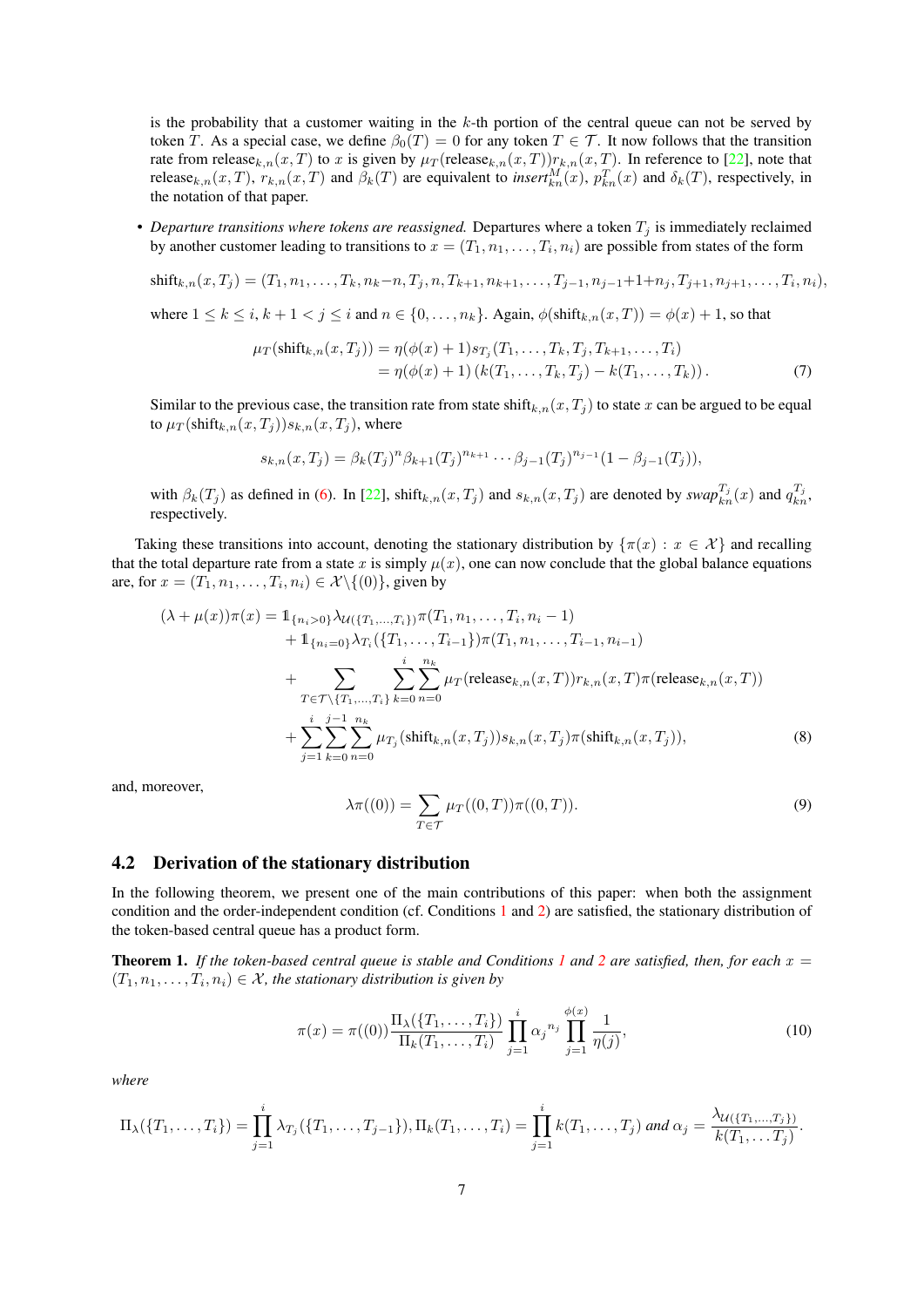*The normalising constant*  $\pi((0))$  *is given by* 

$$
\pi((0)) = \left(1 + \sum_{i=1}^{K} \sum_{(T_1, \ldots, T_i) \in \mathcal{T}^i} \frac{\Pi_{\lambda}(\{T_1, \ldots, T_i\})}{\Pi_k(T_1, \ldots, T_i)} \sum_{(n_1, \ldots, n_i) \in \mathbb{N}^i} \prod_{j=1}^i \alpha_j n_j \prod_{j=1}^{i + \sum_{k=1}^i n_k} \frac{1}{\eta(j)} \right)^{-1}, \quad (11)
$$

where  $\mathcal{T}^i$  denotes the set of all possible combinations of  $i$  tokens from the set  $\mathcal{T}$ .

*Proof.* The proof is similar to that of [22, Theorem 2], but accounts for the more general order-independent service rates. In Appendix A, we show that  $(10)$  satisfies  $(8)$ . It is furthermore straightforward to verify that  $(10)$  satisfies (9). This guarantees that (10) represents the unique stationary distribution. The constant  $\pi((0))$  in (11) follows from normalisation.  $\Box$ 

*Remark* 1. The expression in (10) is not in closed form, since the normalising constant  $\pi((0))$  contains infinite sums. For some specific cases of the function  $\eta(\cdot)$ , though, given that the token set is finite,  $\pi((0))$  allows for a closed-form expression. For example, when  $n(\cdot) = 1$ , (11) reduces to

$$
\pi((0)) = \left(1 + \sum_{i=1}^{K} \sum_{(T_1, \dots, T_i) \in \mathcal{T}^i} \frac{\Pi_{\lambda}(\{T_1, \dots, T_i\})}{\Pi_k(T_1, \dots, T_i)} \prod_{j=1}^i \frac{1}{1 - \alpha_j}\right)^{-1},
$$
\n(12)

which is in closed form. We will see in Section 6 that  $\eta(\cdot)$  is a constant function in many applications.

*Remark* 2. In the literature, most notably [5], a different assignment mechanism has been studied called ALIS: 'Assign Longest Idle Server'. Stated in our context, the key feature of an ALIS queue is that an arriving customer who finds multiple compatible tokens upon arrival, will activate the token that has been available the longest. Since this mechanism cannot be captured by an assignment rule as described in Section 3, the state descriptor would have to be extended to keep track of which token has been available the longest. The new state descriptor would be of the form  $(T_1, n_1, \ldots, T_i, n_i, T_{i+1}, \ldots, T_K)$ , where  $T_{i+1}, \ldots, T_K$  are the available tokens in ascending order of the time they have been idle. In other words, if an arriving customer is eligible to claim token  $T_K$ , it will do so. Otherwise, it will claim  $T_{K-1}$  if it is able to do so, and so on. By following the lines of proof of [5], we expect that the stationary distribution for the token-based central queue with an ALIS mechanism also has a product form.

#### 4.3 Aggregation of states for indistinguishable tokens

Having derived the stationary distribution, we now point out how its computation, and especially the computation of the normalising constant in  $(11)$  can be made more efficient. We do so by realising that the tokens may be indistinguishable in certain model instances. This also sllows for the modelling of an infinite number of tokens.

To define the notion of indistinguishability, we write the token set  $\cal T$  as a union of disjoint token sets  $\tilde T_1,\ldots,\tilde T_l$ where l is assumed to be finite and it holds for any two tokens  $s, t \in \tilde{\mathcal{T}}_i, i \in \{1, \ldots, l\}$  that  $\mathcal{C}_s = \mathcal{C}_t, \lambda_s(T_1, \ldots, T_j) =$  $\lambda_t(T_1,\ldots,T_j)$ ,  $\lambda_{T_j}(\{T_1,\ldots,T_{j-1},s\}) = \lambda_{T_j}(\{T_1,\ldots,T_{j-1},t\})$  and  $k(T_1,\ldots,T_j,s) = k(T_1,\ldots,T_j,t)$  for  $T_1, \ldots, T_j \in \mathcal{T} \setminus \{s, t\}$ . We then call tokens which belong to the same token set  $\tilde{\mathcal{T}}_i$  indistinguishable.

We say that a token t has a token label  $l_k$  whenever  $t \in \tilde{\mathcal{T}}_k$ ,  $k \in \{1, \ldots, l\}$ . Then, two tokens s and t from the set  $\tilde{\mathcal{T}}_k$  can be addressed by their token label  $l_k$ . This leads to a state descriptor of the form  $x^{(L)}$  =  $(L_1, n_1, \ldots, L_i, n_i)$ , where  $L_i$  represents the label of the token held by the *i*-th active customer in the system. We denote the state space under this state descriptor by  $\mathcal{X}^{(L)}$ . Let  $l(t)$  denote the label of token  $t \in \mathcal{T}$ , i.e.  $l(t) = l_j$ if  $t \in \tilde{T}_j$ . Then, by aggregation of states in (10),

$$
\pi((L_1, n_1, \dots, L_i, n_i)) = \sum_{(T_1, \dots, T_i) \in \mathcal{T}^i : l(T_j) = L_j \forall j \in \{1, \dots, i\}} \pi((T_1, n_1, \dots, T_i, n_i))
$$

$$
= \pi((0)) \prod_{j=1}^i \frac{\lambda_{L_j}(\{L_1, \dots, L_{j-1}\})}{k(L_1, \dots, L_j)} \prod_{j=1}^i \left(\frac{\lambda_{\mathcal{U}(\{L_1, \dots, L_j\})}}{k(L_1, \dots, L_j)}\right)^{n_j} \prod_{j=1}^{\phi(x)} \frac{1}{\eta(j)}.
$$
(13)

Here,  $\lambda_{L_j}(\{L_1, ..., L_{j-1}\}) = \sum_{t \in \mathcal{T}: l(t) = L_j} \lambda_t(T_1, ..., T_{j-1})$  (with  $l(T_1) = L_1, l(T_2) = L_2, ...$ ) represents the arrival rate of customers that immediately claim a token with label  $L_j$ , when there are  $j - 1$  active customers that have claimed tokens from labels  $L_1, \ldots, L_{j-1}$ . Likewise, when  $L_j = l(T_j)$  for  $j \in \{1, \ldots, i\}$ ,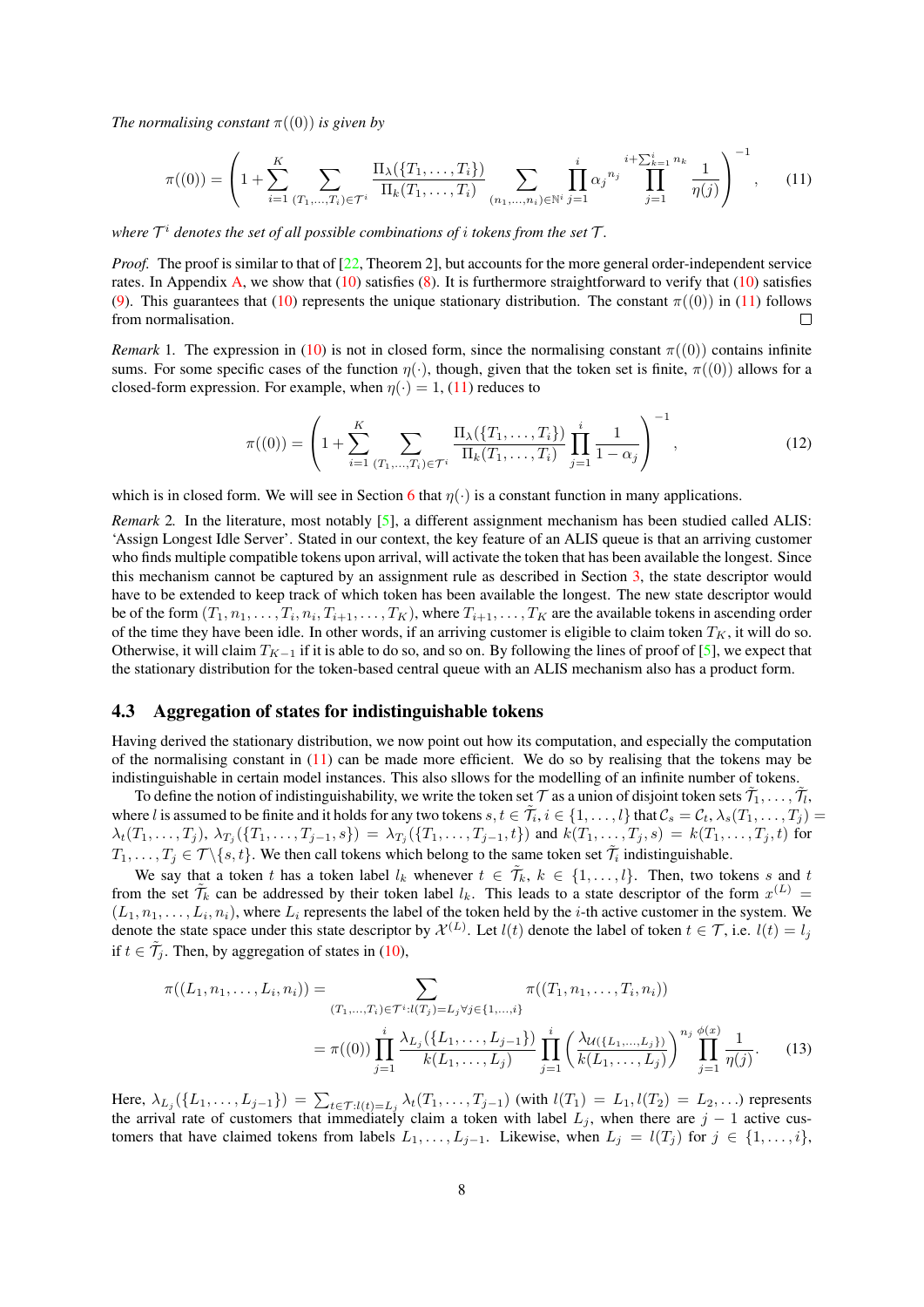$k(L_1, \ldots, L_j) = k(T_1, \ldots, T_j)$  and  $\mathcal{U}(\{L_1, \ldots, L_j\}) = \mathcal{U}(\{T_1, \ldots, T_j\})$ . The normalising constant  $\pi((0))$  as given in (11) remains unchanged, but can now alternatively be written as

$$
\pi((0)) = \left(1 + \sum_{i=1}^{K} \sum_{(L_1, \ldots, L_i) \in \mathcal{L}^i} \prod_{j=1}^i \frac{\lambda_{L_j}(\{L_1, \ldots, L_{j-1}\})}{k(L_1, \ldots, L_j)} \sum_{(n_1, \ldots, n_i) \in \mathbb{N}^i} \prod_{j=1}^i \left(\frac{\lambda_{\mathcal{U}(\{L_1, \ldots, L_j\})}}{k(L_1, \ldots, L_j)}\right)^{n_j} \prod_{j=1}^{i+\sum_{k=1}^i n_k} \frac{1}{\eta(j)}\right)^{-1}
$$

where  $\mathcal{L}^i$  represents the set of all possible combinations of i token labels. In the sequel, when working with the aggregated state descriptor, we will use  $\mu_{L_j}(x^{(L)})$  and  $s_j(L_1,\ldots,L_j)$  as notation for the equivalents of  $\mu_{T_j}(x)$ and  $s_i(T_1, \ldots, T_i)$ .

#### 4.4 Stability

From the stationary distribution (10), stability conditions can be derived. In particular, when the function  $\eta(\cdot)$ has a limit  $\eta := \lim_{j \to \infty} \eta(j)$ , the system will be stable if  $\frac{\lambda_{\mathcal{U}(\{T_1,\ldots,T_i\})}}{k(T_1,\ldots,T_i)} < \eta$  for each  $i \in \{1,\ldots,K\}$  and  $\{T_1,\ldots,T_i\}\subset\mathcal{T}$ , since (10) then constitutes a non-null and convergent solution of the equilibrium equations of the irreducible Markov process underlying the model. As such, it is implied by [13, Theorem 1] that the Markov process is ergodic, leading to stability. When  $\frac{\lambda u((T_1,...,T_i))}{k(T_1,...,T_i)} > \eta$  for some  $i \in \{1,...,K\}$  and  $\{T_1,...,T_i\} \subset \mathcal{T}$ , we have by (11) that  $\pi((0)) = 0$ , making the expected return time to state (0) infinite. Then, the Markov process is not ergodic and the token-based central queue is unstable. In case

$$
\max_{\substack{i \in \{1,\ldots,K\} \\ \{T_1,\ldots,T_i\} \subset \mathcal{T}}} \frac{\lambda_{\mathcal{U}(\{T_1,\ldots,T_i\})}}{k(T_1,\ldots,T_i)} = \eta,
$$

the existence of ergodicity depends on the way (and possibly the speed at which) the function  $\eta(\cdot)$  converges to its limit  $\eta$ .

### 5 Performance analysis

In this section, we study several performance measures of the token-based central queue. By extending the techniques of [22, Section 4] to allow for the order-independent token structure, we study the (per-type) population size of inactive customers in Section 5.1, as well as their time-till-token using Little's law ( $\lceil 18 \rceil$ ). Next, we consider performance measures in Section 5.2 that concern the total population of customers, namely the per-type population size and the sojourn time of customers.

#### 5.1 Population of inactive customers

We first consider the population of inactive customers, i.e., the population of customers which are yet to claim a token. By following the analysis in  $[22,$  Section 4], we obtain the following expression for  $N^{(c)}$ , the number of present type-c customers that are inactive.

**Theorem 2.** Let  $\theta_{c,j} := \frac{\lambda_c 1_{\{c \in \mathcal{U}(T_1,...,T_j)\}}}{\lambda_{\mathcal{U}(T_1,...,T_j)}}$  for  $j \in \{1,...,K\}$  and  $c \in \mathcal{C}$ . Then, the joint PGF of  $\{N^{(c)}: c \in \mathcal{C}\}$ *is, for*  $z_c \in {\bar c} \in {\mathbb C} : |{\bar c}| < 1$ *}, given by* 

$$
\mathbb{E}\left[\prod_{c\in\mathcal{C}}z_c^{N^{(c)}}\right] = \sum_{i=0}^K\sum_{(T_1,\ldots,T_i)\in\mathcal{T}^i}\pi((0))\frac{\prod_{\lambda}(\{T_1,\ldots,T_i\})}{\prod_k(T_1,\ldots,T_i)}\times \frac{\sum_{k=1}^i n_k}{\prod_{i=1}^i n_k}\frac{1}{\eta(i+j)}\prod_{j=1}^i(\alpha_j\sum_{c\in\mathcal{C}}\theta_{c,j}z_c)^{n_j},\qquad(14)
$$

*Proof.* The proof extensively uses Theorem 1 and can be found in Appendix **B**.

 $\Box$ 

,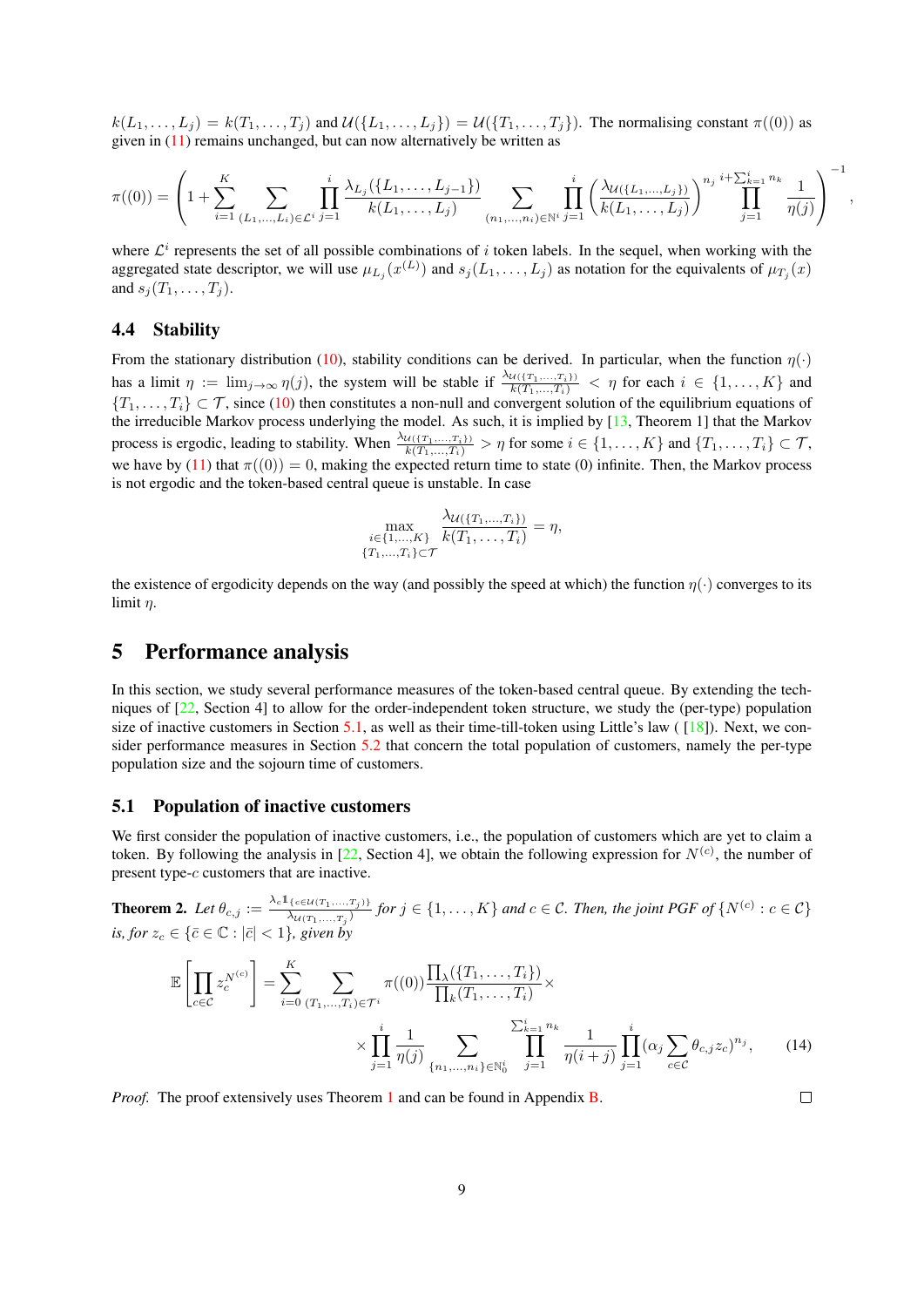In [22], the waiting-time distribution of customers in their model has also been derived. In our model, however, although a customer may have claimed a token, it may still not receive any service. We will explicitly consider the time-till-token  $W_c$  of type-c customers (i.e. the time it takes for type-c customers to claim a token). In many applications, among which the model of  $[22]$ ,  $W_c$  coincides with the waiting time. To study the time-till-token, we note that the order in which type-c customers arrive is the same as the order in which type-c customers acquire a token, since tokens are always claimed by the longest waiting eligible customer. Therefore,  $N^{(c)}$  and  $W^{(c)}$  satisfy the assumptions required for the distributional form of Little's law to hold (cf.  $[18]$ ). Little's law dictates that, for any  $s \in {\overline{c} \in \mathbb{C} : \Re(\overline{c}) > 0},$ 

$$
\mathbb{E}\left[e^{-sW_c}\right] = \mathbb{E}\left[\left(\frac{\lambda_c - s}{\lambda_c}\right)^{N^{(c)}}\right].\tag{15}
$$

This leads to the following theorem.

**Theorem 3.** *The time-till-token of a type-c customer,*  $W_c$ *, satisfies, for any*  $s \in \{\bar{c} \in \mathbb{C} : \Re(\bar{c}) > 0\}$ *,* 

$$
\mathbb{E}\left[e^{-sW_c}\right] = \sum_{i=0}^{K} \sum_{(T_1,\ldots,T_i)\in\mathcal{T}^i} \pi((0)) \frac{\prod_{\lambda}(\{T_1,\ldots,T_i\})}{\prod_{k}(T_1,\ldots,T_i)} \times \frac{\sum_{k=1}^{i} n_k}{\prod_{j=1}^{i} n_j} \sum_{j=1}^{\sum_{k=1}^{i} n_k} \frac{1}{\eta(i+j)} \prod_{j=1}^{i} \left(\alpha_j \left(1 - \frac{s \mathbb{1}_{\{c \in \mathcal{U}(\{T_1,\ldots,T_j\})\}}}{\lambda_{\mathcal{U}(\{T_1,\ldots,T_j\})}}\right)\right)^{n_j}.
$$
 (16)

*Proof.* The theorem follows by substitution of  $z_d = 1$  for all  $d \neq c$  in (14) and combining the result with (15).  $\Box$ 

#### 5.2 Total population of customers

In this section, we present results on the per-type sizes of the total population (that is, both inactive and active) as well as the population's sojourn times. Let  $g_j$  be the type of the customer that holds token  $T_j$  and define  $G_{c_1,...,c_i}(T_1, n_1,..., T_i, n_i) := \mathbb{P} \left( \bigcap_{j \in \{1,...,i\}} \{g_j = c_j\} \mid x = (T_1, n_1,..., T_i, n_i) \right)$ . Then, based on the results of the previous section, we find that  $M^{(c)}$ , the number of type-c customers present in the system, satisfies the following theorem.

**Theorem 4.** *The joint PGF of*  $\{M^{(c)} : c \in C\}$  *is, for*  $z_c \in \{\bar{c} \in C : |\bar{c}| < 1\}$  *given by* 

$$
\mathbb{E}\left[\prod_{c\in\mathcal{C}}z_{c}^{M^{(c)}}\right] = \sum_{i=0}^{K}\sum_{(T_{1},...,T_{i})\in\mathcal{T}^{i}}\pi((0))\frac{\prod_{\lambda}(\{T_{1},...,T_{i}\})}{\prod_{k}(T_{1},...,T_{i})}\times \sum_{\substack{i=1 \ \forall j}}\frac{1}{\eta(j)}\sum_{\{n_{1},...,n_{i}\}\in\mathbb{N}_{0}^{i}}\left(\sum_{\{c_{1},...,c_{i}\}\in\mathcal{C}^{i}}G_{c_{1},...c_{i}}(T_{1},n_{1}...,T_{i},n_{i})\prod_{j=1}^{i}z_{c_{j}}\right)\times \sum_{j=1}^{k_{i}=1}^{k_{i}=n_{k}}\frac{1}{\eta(i+j)}\prod_{j=1}^{i}(\alpha_{j}\sum_{c\in\mathcal{C}}\theta_{c,j}z_{c})^{n_{j}}.
$$
\n(17)

 $\Box$ 

*Proof.* The proof is given in Appendix C.

*Remark* 3. A general expression for  $G_{c_1,...,c_i}(T_1, n_1,...,T_i, n_i)$ , the probability that, provided the system is in state  $x = (T_1, n_1, \ldots, T_i, n_i)$ , tokens  $T_1, \ldots, T_i$  are claimed by customers with types  $c_1, \ldots, c_i$ , respectively, seems hard to derive. For some applications, the derivation of an expression for  $G_{c_1,...,c_i}(T_1, n_1,...,T_i, n_i)$  is, however, straightforward. For example, if the token sets  $\mathcal{T}_c$ ,  $c \in \mathcal{C}$ , are disjoint, then  $G_{c_1,...,c_i}(T_1,n_1,...,T_i,n_i)=$  $1\!\!1_{\{\cap_{j=1}^i\{T_j\in\mathcal{T}_{c_j}\}\}}$ .

We next focus on the sojourn time  $S_c$  of type-c customers. Deriving expressions for the sojourn time is generally hard, as type-c customers do not necessarily depart the system in the order of their arrival. Therefore, we only consider the sojourn time for instances of the model where type-c customers do depart the system in the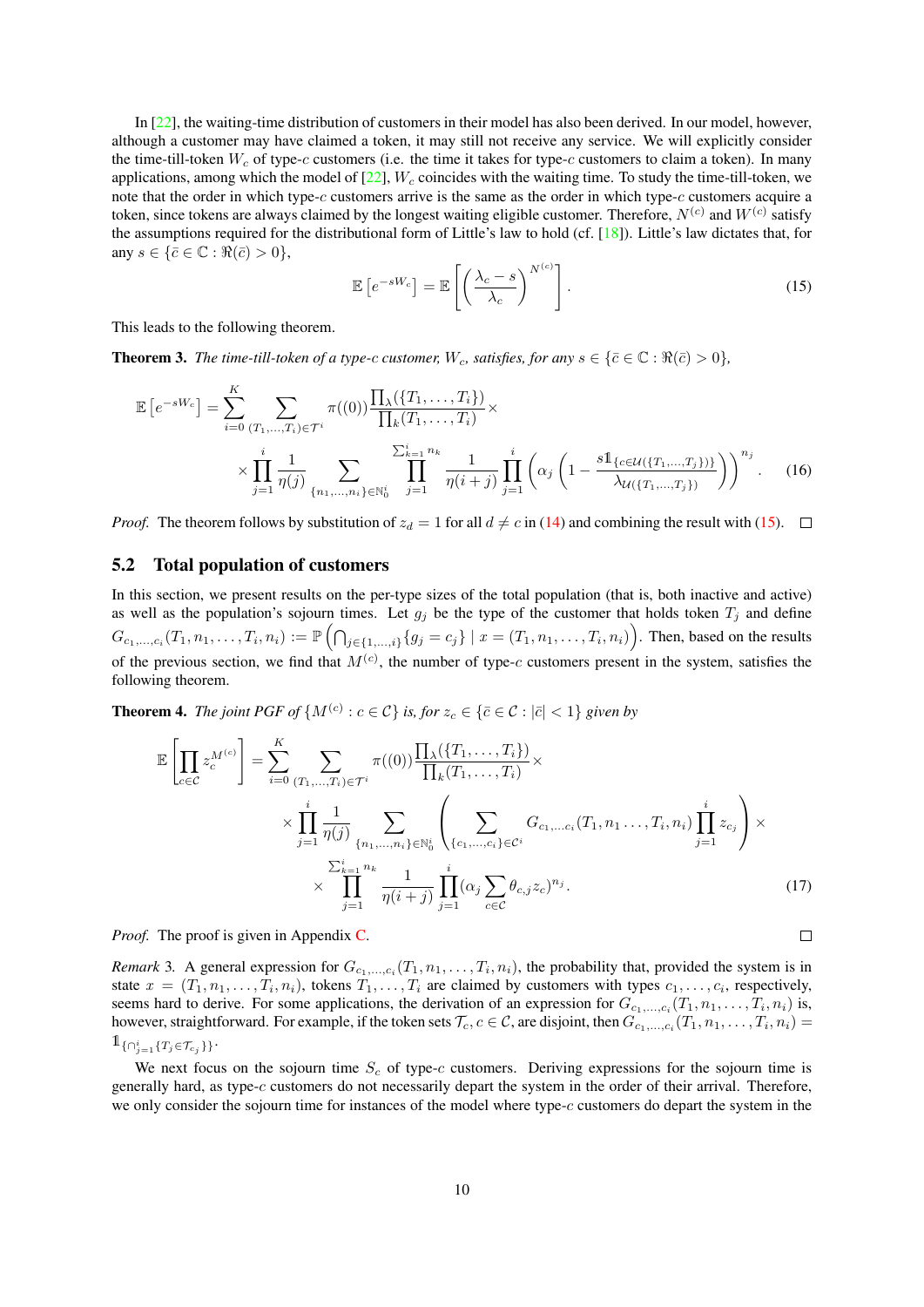order of arrival. In such cases, again the distributional form of Little's law for the quantities  $M^{(c)}$  and  $S_c$  holds true:

$$
\mathbb{E}\left[e^{-sS_c}\right] = \mathbb{E}\left[\left(\frac{\lambda_c - s}{\lambda_c}\right)^{M^{(c)}}\right],\tag{18}
$$

for any  $s \in \{\bar{c} \in \mathbb{C} : \Re(\bar{c}) > 0\}$ . This additional assumption holds in variety of applications and allows us to state the following theorem.

**Theorem 5.** If type-c customers depart the system in the order of arrival, the LST of their sojourn time  $S_c$  is, for  $s \in {\bar{c} \in \mathbb{C} : \Re(\bar{c}) > 0}$ *, given by* 

$$
\mathbb{E}\left[e^{-sS_c}\right] = \sum_{i=0}^{K} \sum_{(T_1,...,T_i) \in \mathcal{T}^i} \pi((0)) \frac{\prod_{\lambda} (\{T_1,...,T_i\})}{\prod_{k} (T_1,...,T_i)} \times \frac{\prod_{\lambda} \left(\prod_{k=1}^{i} (T_1,...,T_i) \right)}{\prod_{j=1}^{i} \eta(j)} \sum_{\{n_1,...,n_i\} \in \mathbb{N}_0^i} \left(\sum_{\{c_1,...,c_i\} \in \mathcal{C}^i} G_{c_1,...c_i} (T_1, n_1..., T_i, n_i) \left(\frac{\lambda_c - s}{\lambda_c}\right)^{\sum_{j=1}^{i} 1_{\{c_i = c\}}}\right) \times \frac{\sum_{k=1}^{i} n_k}{\prod_{j=1}^{i} \eta(i+j)} \prod_{j=1}^{i} \left(\alpha_j \left(1 - \frac{s1_{\{c \in \mathcal{U}(\{T_1,...,T_j\})\}}}{\lambda_{\mathcal{U}(\{T_1,...,T_j\})}}\right)\right)^{n_j}.
$$
\n(19)

*Proof.* The proof is the same as that of Theorem 3, but instead of (14) and (15), (17) and (18) are used.  $\Box$ 

In case  $|\mathcal{T}_c| = 1$  for some type  $c \in \mathcal{C}$ , the assumption that type-c customers depart the system in the order of arrival is always valid. Then, if  $\mathcal{T}_c = \{t\}$  and  $\mathcal{C}_t = \{c\}$ , (19) simplifies to

$$
\mathbb{E}\left[e^{-sS_c}\right] = \sum_{i=0}^{K} \sum_{(T_1,\ldots,T_i)\in\mathcal{T}^i} \pi((0)) \frac{\prod_{\lambda} (\{T_1,\ldots,T_i\})}{\prod_{k} (T_1,\ldots,T_i)} \frac{\lambda_c - s \mathbb{1}_{\{t \in \{T_1,\ldots,T_i\}\}}}{\lambda_c} \times \prod_{j=1}^{i} \frac{1}{\eta(j)} \sum_{\{n_1,\ldots,n_i\} \in \mathbb{N}_0^i} \prod_{j=1}^{\sum_{k=1}^i n_k} \frac{1}{\eta(i+j)} \prod_{j=1}^i \left(\alpha_j \left(1 - \frac{s \mathbb{1}_{\{t \in \{T_1,\ldots,T_j\}\}}}{\lambda_{\mathcal{U}(\{T_1,\ldots,T_j\})}}\right)\right)^{n_j}.
$$
\n(20)

*Remark* 4*.* An expression for N, the total number of inactive customers in the system, can be obtained by noting that  $\mathbb{E}\left[z^N\right] = \mathbb{E}\left[z^{\sum_{c \in \mathcal{C}} N^{(c)}}\right] = \mathbb{E}\left[\prod_{c \in \mathcal{C}} z^{N^{(c)}}\right]$  and  $\sum_{c \in \mathcal{C}} \theta_{c,j} = \sum_{c \in \mathcal{C}} \frac{\lambda_c \mathbb{1}_{\{c \in \mathcal{U}(\{T_1, \ldots, T_j\})\}}}{\lambda_{\mathcal{U}(\{T_1, \ldots, T_j\})}}}\right]$  $\frac{\lambda_{U(\{T_1,...,T_j\})}}{\lambda_{U(\{T_1,...,T_j\})}} = 1$ . Using this in (14) leads to

$$
\mathbb{E}\left[z^{N}\right] = \sum_{i=0}^{K} \sum_{(T_{1},...,T_{i}) \in \mathcal{T}^{i}} \pi((0)) \frac{\prod_{\lambda}(\{T_{1},...,T_{i}\})}{\prod_{k}(T_{1},...,T_{i})} \prod_{j=1}^{i} \frac{1}{\eta(j)} \sum_{\{n_{1},...,n_{i}\} \in \mathbb{N}_{0}^{i}} \prod_{j=1}^{\sum_{k=1}^{i} n_{k}} \frac{1}{\eta(i+j)} \prod_{j=1}^{i} (\alpha_{j} z)^{n_{j}}.
$$
 (21)

Likewise, similar notions, along with the realisation that  $\sum_{\{c_1,...,c_i\}\in\mathcal{C}^i}G_{c_1,...,c_i}(T_1,n_1,\ldots,T_i,n_i)=1,$  leads to

$$
\mathbb{E}\left[z^{M}\right] = \sum_{i=0}^{K} \sum_{(T_{1},...,T_{i}) \in \mathcal{T}^{i}} \pi((0)) \frac{\prod_{\lambda}(\{T_{1},...,T_{i}\})}{\prod_{k}(T_{1},...,T_{i})} z^{i} \prod_{j=1}^{i} \frac{1}{\eta(j)} \sum_{\{n_{1},...,n_{i}\} \in \mathbb{N}_{0}^{i}} \frac{\sum_{k=1}^{i} n_{k}}{j!} \frac{1}{\eta(i+j)} \prod_{j=1}^{i} (\alpha_{j} z)^{n_{j}}.
$$
\n(22)

The overall time-till-token W and the overall sojourn time S can be reconstructed from  $\mathbb{E}\left[e^{-sW}\right] = \sum_{c \in \mathcal{C}} \frac{\lambda_c}{\lambda} \mathbb{E}\left[e^{-sW_c}\right]$ and  $\mathbb{E}\left[e^{-sS}\right] = \sum_{c \in \mathcal{C}} \frac{\lambda_c}{\lambda} \mathbb{E}\left[e^{-sS_c}\right]$ , respectively.

*Remark* 5*.* In Appendix D, simplified expressions for several performance measures studied are given in case  $\eta(\cdot) = 1$ . These expressions are in closed form, and it follows from inversion of these expressions that  $N^{(c)}$  and  $N$  can be interpreted as a weighted convolution of geometric random variables. Likewise,  $W_c$  can be interpreted as a weighted convolution of exponential random variables.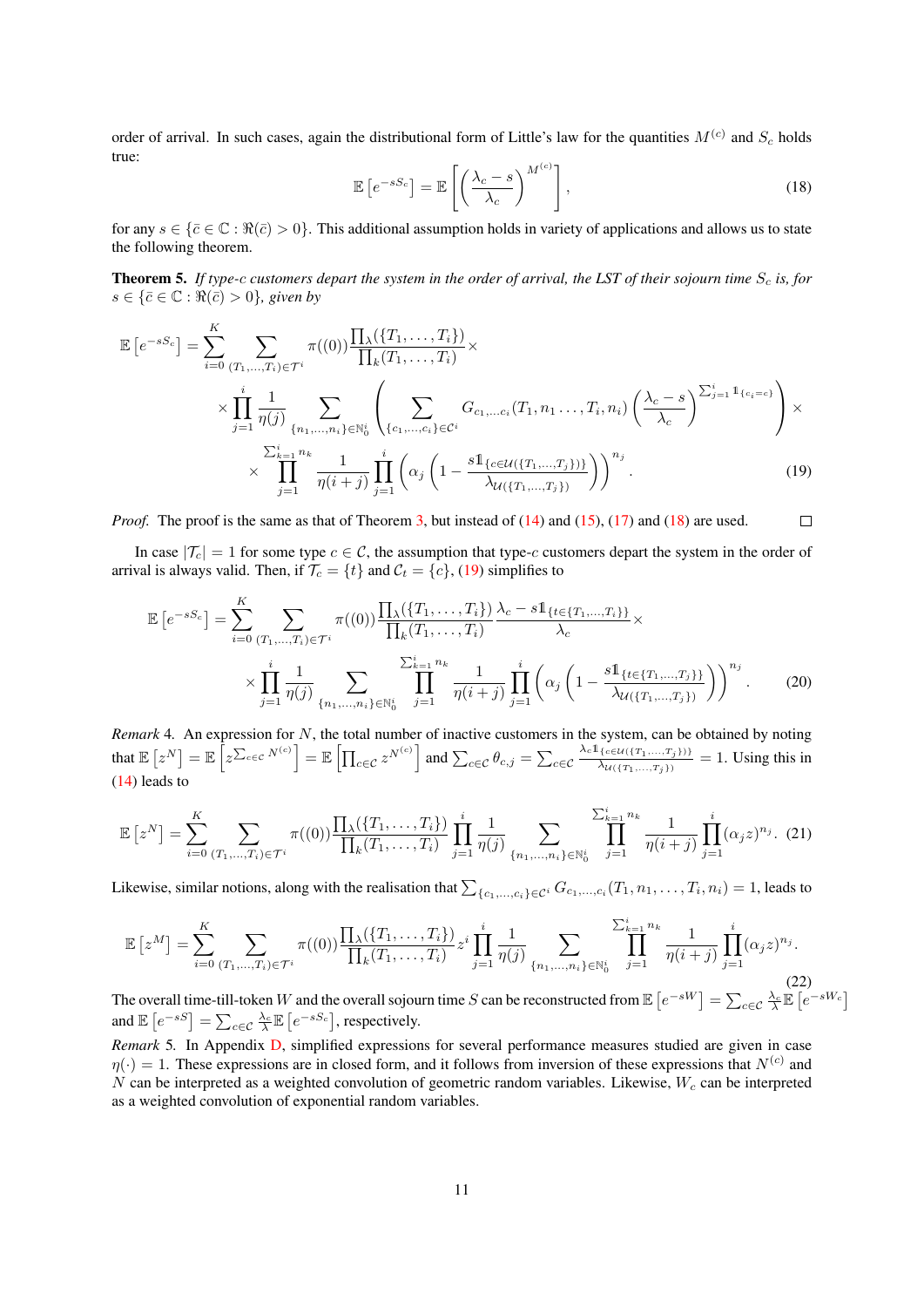

Figure 2: A classification of token-based central queues.

### 6 Generalisation of two existing classes of models

In this section, we show that both the multi-type customer and server model ( $\lceil 22 \rceil$ ) as well as the order-independent queue ( $[20]$ ) can be seen as special cases of the token-based central queue as analysed in this paper. The results are summarised in the Venn diagram presented in Figure 2.

#### 6.1 Multi-type customer and server model

In the multi-type customer and server model of [22], type-c customers arrive at the system according to a Poisson process with rates  $\lambda_c$  and have an exponentially distributed service requirement with rate 1. There are K servers and server i works at rate  $\mu_i$ . Each customer type has a set of compatible servers it can be served at. Whenever a server becomes idle, it takes the earliest arrived customer in the queue that it can process into service. An arriving customer that finds more than one compatible server idle is assigned to one of the servers according to a random assignment rule that satisfies a certain assignment condition.

#### 6.1.1 Modelling as a token-based central queue

Introducing K tokens, letting each token represent a server and setting  $\eta(\cdot) = 1$  and  $s_j(T_1, \dots, T_i) = \mu_{T_j}$  in our token-based central queue, we directly retrieve the multi-type customer and server model. The assignment condition of [22] coincides with Condition 1 and it is immediately seen that the order-independent condition (Condition 2) is also satisfied. We hence find that the model of  $[22]$  is a particular instance of our model.

#### 6.1.2 Applications

In this section, we give two applications of the token-based central queue that fit the model of [22]. For illustrative purposes, we describe the M/M/K queue with heterogeneous service rates and explain how it can be interpreted as a token-based central queue. Then, we consider the redundancy-d COS model, and use results from Section 5 to derive performance measures that have not been derived before in the literature.

#### 6.1.2.1 M/M/K queue with heterogeneous service rates

The M/M/K queue with heterogeneous service rates is a single-type queue that has K servers labeled  $t_1, \ldots, t_K$ , to which customers arrive according to a Poisson( $\lambda$ ) process. Upon arrival, the customer is assigned any idle server with equal probability. In case there are no idle servers, the customer waits in the queue. A customer served by server  $t_i$  requires an exponentially distributed service time with parameter  $\mu(t_i)$ . We denote the sum of the service rates by  $\mu = \sum_{i=1}^{K} \mu(t_i)$ .

To interpret this queue as a token-based central queue, we introduce a token for every server. Because of this, we label the tokens  $t_1, \ldots, t_K$  as well. Hence, when a customer holds token  $t_i$ , it receives service from server  $t_i$ . Due to the uniform assignment of idle servers to arriving customers, the assignment rule is for  $j = 1, \ldots, K$  and  $t \in \mathcal{T} \setminus \{T_1, \ldots, T_{j-1}\}$  given by  $\lambda_t(T_1, \ldots, T_{j-1}) = \frac{\lambda}{K-j+1}$ . Condition 1 is now satisfied. Furthermore, since there is only one customer type,  $\lambda_{U(\mathcal{T})} = \lambda$  and  $\lambda_{U(\mathcal{S})} = 0$  for any strict subset  $\mathcal{S} \subset \mathcal{T}$ . To match the departure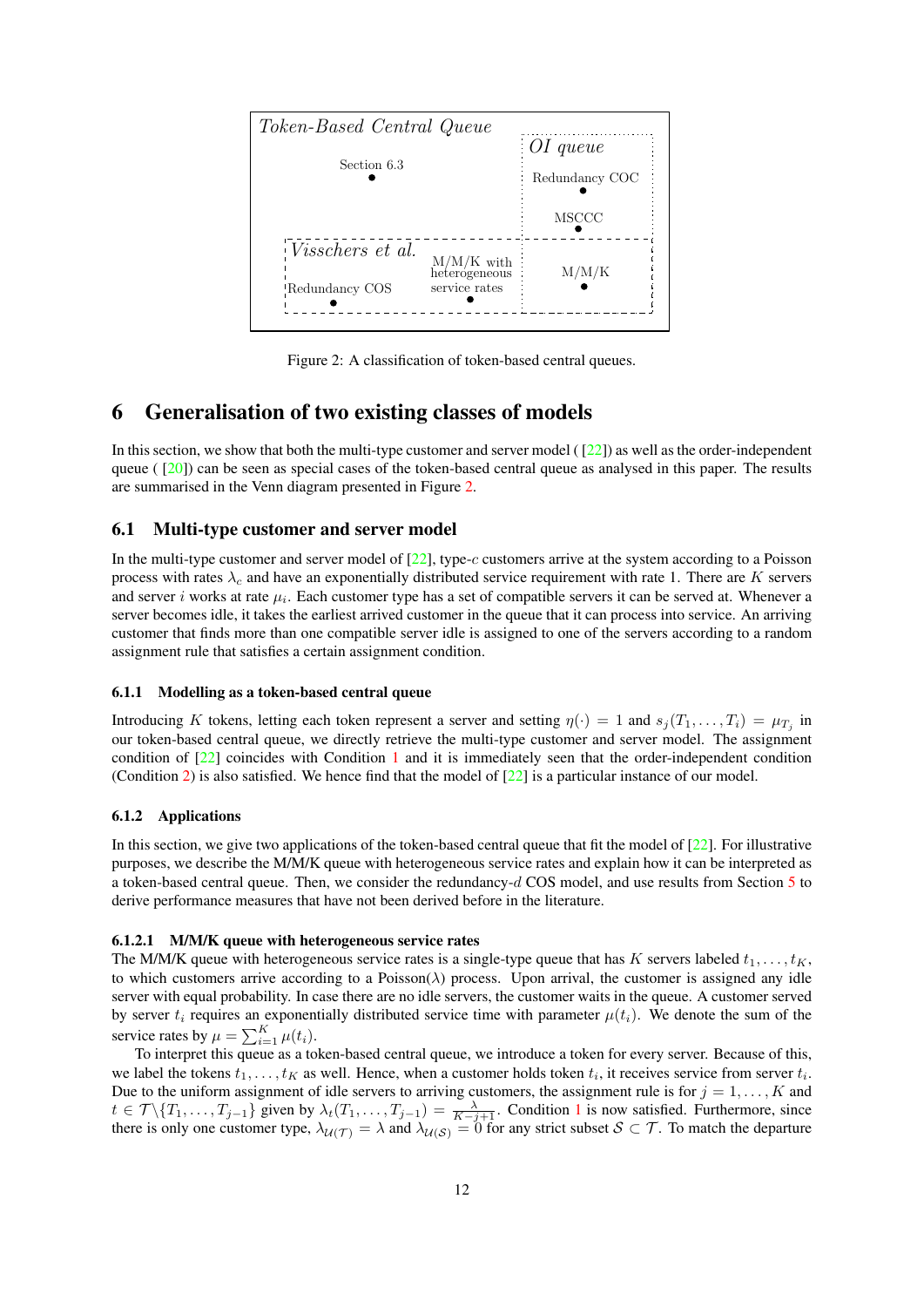rates of the M/M/K queue, we choose, for all  $j \in \mathbb{N}$ ,  $\eta(j) = 1$ ,  $s_j(T_1, \ldots, T_i) = \mu(T_j)$  and  $k(T_1, \ldots, T_i) =$  $\sum_{j=1}^{i} \mu(T_j)$ . These parameters satisfy Condition 2, and moreover make this model satisfy the framework of [22] (cf. Section 6.1.1). If the M/M/K queue would have homogeneous service rates (i.e.  $\mu(T_i) = \mu(T_i)$  for all  $i \neq j$ ), the queue is also order-independent, as all tokens would then be indistinguishable from one another. We explain why indistinguishable tokens lead to order-independent queues in Section 6.2.1. Finally, since the system has a single customer type  $(C = \{c\})$ , we have that  $G_{c,\ldots,c}(T_1, n_1, \ldots, T_i, n_i) = 1$ .

Theorem 1 now leads to the stationary distribution, which was already derived in  $[16]$ . In particular, for any  $x = (T_1, T_2, T_3, \ldots, T_k, n_k) \in \mathcal{X}$ , we have that

$$
\pi(x) = \pi((0)) \frac{\prod_{j=1}^{i} \frac{\lambda}{K-j+1}}{\prod_{j=1}^{i} \sum_{l=1}^{j} \mu(T_l)} \left(\frac{\lambda}{\mu}\right)^{1_{\{i=K\}} n_K} = \pi((0)) \frac{\lambda^{i}(K-i)!}{K! \prod_{j=1}^{i} \sum_{l=1}^{j} \mu(T_l)} \left(\frac{\lambda}{\mu}\right)^{1_{\{i=K\}} n_K},\tag{23}
$$

while  $\pi(x) = 0$  for all other states. It is possible to drop the ordering of the tokens, while the system remains Markovian. In other words, states of the form  $(n, \mathcal{R})$  can be introduced, where n is the number of waiting customers and R represents the (orderless) set of servers/tokens in service (i.e.  $\mathcal{R} = \mathcal{T} \setminus \mathcal{T}^{(a)}$ ). By aggregation of states, we obtain

$$
\pi(0, \mathcal{R}) = \frac{\pi((0))\lambda^{|\mathcal{R}|}(K - |\mathcal{R}|)!}{K!} \sum_{(T_1, ..., T_{|\mathcal{R}|}) \in \underline{\mathcal{R}}} \frac{1}{\prod_{j=1}^{|\mathcal{R}|} \sum_{l=1}^{j} \mu(T_l)}
$$

and

$$
\pi(n,\mathcal{T}) = \frac{\pi((0))\lambda^K}{K!} \left(\frac{\lambda}{\mu}\right)^n \sum_{(T_1,\ldots,T_K)\in\mathcal{I}} \frac{1}{\prod_{j=1}^K \sum_{l=1}^j \mu(T_l)},
$$

where  $\mathcal{R}(\mathcal{T})$  is the set of all possible permutations of the tokens in  $\mathcal{R}(\mathcal{T})$ . In case  $n > 0$  and  $|\mathcal{R}| < K$ , we obviously have that  $\pi(n, \mathcal{R}) = 0$ .

Since the M/M/K queue with heterogeneous service rates fits the framework of this paper, Theorems 2–4 now immediately offer characterizations of the size of the waiting customer population, the waiting times and the size of the overall customer population, respectively. In doing so, the size of the waiting customer population, conditional on the event all servers are busy, can be found to have a geometric distribution with failure parameter  $\frac{\lambda}{\mu}$ , while the waiting time of a customer, conditional on it being positive, is exponentially( $\mu - \lambda$ ) distributed. To obtain expressions for the sojourn time distribution, however, Theorem 5 does not apply, since customers of equal types do not necessarily leave the system in the order of their arrival. Instead, through a PASTA-argument and by conditioning on the server that an arriving customer will be served by, we derive for any  $s \in \{\bar{c} \in \mathbb{C} : \Re(\bar{c}) > 0\}$ that

$$
\mathbb{E}\left[e^{-sS}\right] = \left(\sum_{\mathcal{R}\subset\mathcal{T}: \mathcal{T}\backslash\mathcal{R}\neq\emptyset} \pi(0,\mathcal{R}) \frac{\lambda}{K - |\mathcal{R}|} \sum_{T\in\mathcal{T}\backslash\mathcal{R}} \frac{\mu(T)}{\mu(T) + s}\right) + \n+ \sum_{n=0}^{\infty} \pi(n,\mathcal{T}) \mathbb{E}\left[e^{-sW} \mid W > 0\right] \sum_{T\in\mathcal{T}} \frac{\mu(T)}{\mu} \frac{\mu(T)}{\mu(T) + s} \n= \left(\sum_{\mathcal{R}\subset\mathcal{T}: \mathcal{T}\backslash\mathcal{R}\neq\emptyset} \pi(0,\mathcal{R}) \frac{\lambda}{K - |\mathcal{R}|} \sum_{T\in\mathcal{T}\backslash\mathcal{R}} \frac{\mu(T)}{\mu(T) + s}\right) + \left(\frac{\lambda}{\mu}\right)^K \frac{\mu - \lambda}{\mu - \lambda + s} \sum_{T\in\mathcal{T}} \frac{\mu(T)}{\mu} \frac{\mu(T)}{\mu(T) + s},
$$

where terms between brackets represent the case where an arriving customer is immediately served.

#### 6.1.2.2 The redundancy-d COS model

As pointed out in [6], an example of an application that fits the model of  $[22]$  is the redundancy-d cancel-on-start (COS) model. This model constitutes a system with K single-server FCFS queues and homogeneous servers providing service at unit speed. Customers arrive according to a Poisson( $\lambda$ ) process. Upon arrival, the customers choose at random d out of  $K$  queues, and to each of those queues, a copy of the customer is sent, each copy having its own independent, exponentially( $\mu$ ) distributed service requirement. Once service on any of these copies has started, all the other copies of the same customer are removed from the system (cancelled), and only the sole remaining copy will be serviced. In case an arriving customer finds multiple of its d chosen servers idle upon arrival, one copy will go into service at any of these servers with uniform probability, and all other copies are cancelled immediately.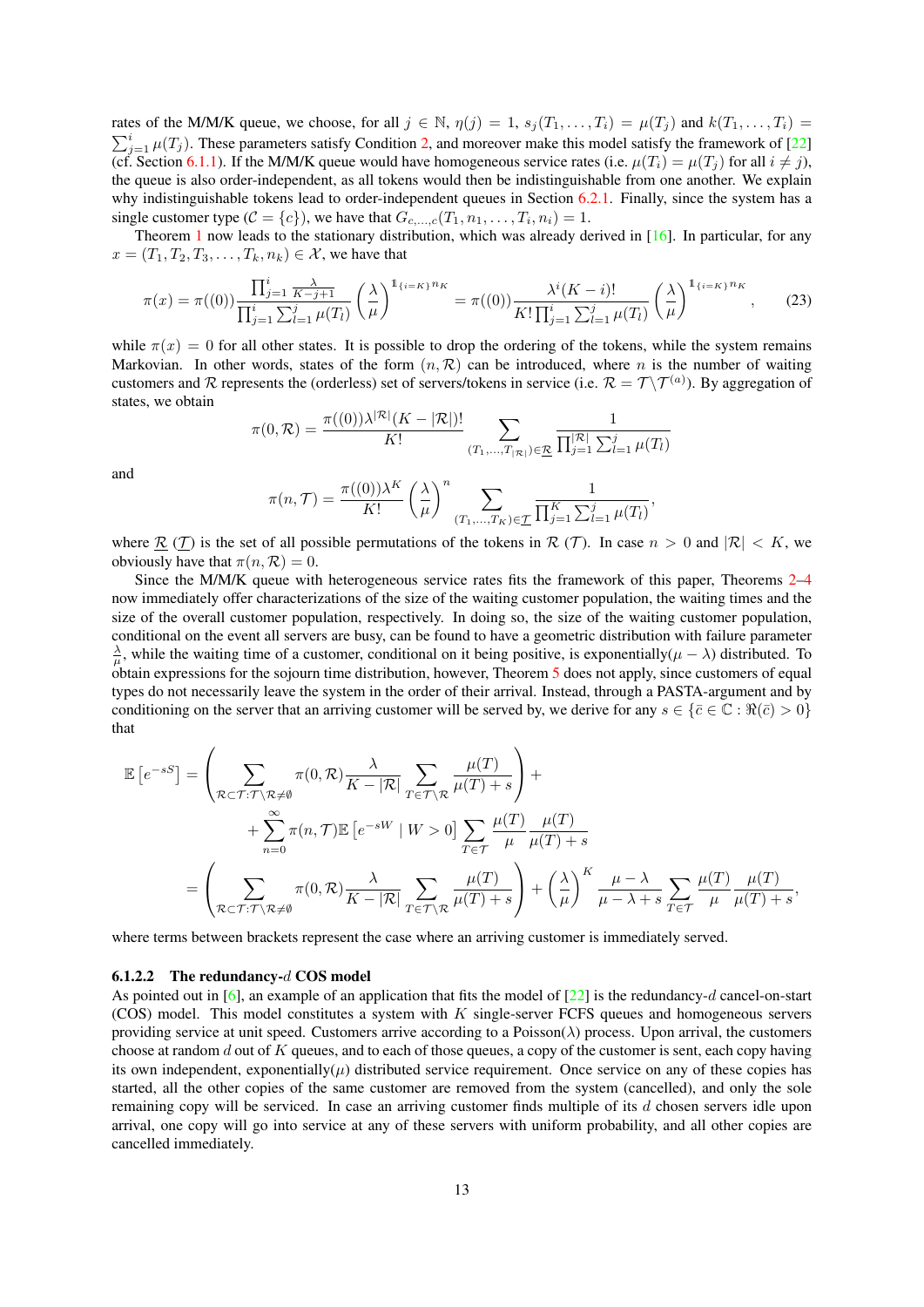To interpret the COS-model as a token-based central queue, we follow much of the reasoning of [6]. We introduce a token set  $\mathcal{T} = \{t_1, \ldots, t_K\}$ , where token  $t_i$  has a one-to-one correspondence to the *i*-th of the *K* servers. We also introduce customer types corresponding to the set of servers/tokens an arriving customer replicates to: equal-type customers send copies to the same d out of K servers. As a consequence, there are  $\binom{K}{d}$  lexicographically ordered customer types, labeled  $c_1, \ldots, c_{K \choose d}$ . When a token is claimed by a customer, the customer is taken into service by the server corresponding to the token, so that all other copies are cancelled. If type- $c$  customers send copies to servers in the set  $\mathcal{R} \subset \mathcal{T}$ , we have that  $\mathcal{T}_c = \mathcal{R}$ . Since an arriving customer is of any of the  $\binom{K}{d}$ types with uniform probability, we have  $\lambda_{c_i} = \frac{\lambda}{\binom{K}{d}}$ . Deriving  $\lambda_t(T_1, \dots, T_{j-1})$  is more intricate. An arriving customer that finds a tokens available will immediately claim any one of them with probability  $\frac{1}{a}$ . Thus, when tokens  $(T_1, \ldots, T_{j-1})$  are active, this means that there are  $\binom{K-j}{a-1}\binom{j-1}{d-a}$  customer types of which an arriving customer, upon arrival, would find a tagged token  $t$  among the  $a$  available tokens that it could immediately claim. That is,  $t$ is one of the eligible available tokens, there are  $a-1$  others out of the  $K-j$  available tokens ( $\binom{K-j}{a-1}$ ) possibilities) and the remaining  $d - a$  out of the d eligible tokens are among  $T_1, \ldots, T_{j-1}$  ( $\binom{j-1}{d-a}$ ) possibilities). Combining these observations and assuming that  $\binom{m}{n} = 0$  for  $0 \le m < n$ , we have for any  $(T_1, \ldots, T_{j-1}) \in \mathcal{T}^{j-1}$  and any  $t \in \mathcal{T} \backslash \{T_1, \ldots, T_{j-1}\}$  that

$$
\lambda_t(T_1,\ldots,T_{j-1}) = \sum_{a=1}^{\min\{K-j+1,d\}} \frac{\lambda}{\binom{K}{d}} \frac{1}{a} \binom{K-j}{a-1} \binom{j-1}{d-a}.
$$

Due to symmetry, it is immediate that Condition 1 is satisfied. We also reason that  $\lambda_{\mathcal{U}(\{T_1,...,T_i\})} = \frac{\lambda \binom{i}{d}}{\binom{K}{d}}$  $\frac{\binom{K}{d}}{\binom{K}{d}}$ , since out of the  $\binom{K}{d}$  customer types, there are  $\binom{i}{d}$  that replicate to d servers/tokens in the set  $\{T_1, \ldots, T_i\}$ . As for the departure rate parameters; when a copy of a customer starts service (i.e., claims a token), its departure rate from the system equals  $\mu$ . Therefore,  $\eta(j) = 1$  for all  $j \in \mathbb{N}$  and  $s_j(T_1, \ldots, T_i) = \mu$  for all possible sets  $(T_1, \ldots, T_i)$ of *i* tokens, so that  $k(T_1, \ldots, T_i) = i\mu$ . By probabilistic reasoning, we have that  $G_{c_1,\ldots,c_i}(T_1, n_1,\ldots,T_i, n_i) =$  $\lambda \mathbb{1}_{\{\bigcap_{j=1}^{i} \{T_j \in \mathcal{T}_{c_j}\}\}}$  $\frac{(-1)^{t} (T_j \in T_{c_j})}{K-1}$ , since any server/token can be selected by  $\binom{K-1}{d-1}$  customer types.

For this model, [6, Proposition 2] provides the PGF of  $\mathbb{E} [z^N]$ , the total number of waiting customers in the system. Since in generality, customers do not depart the system in the order of arrival, the distributional form of Little's law cannot be directly applied to this PGF to obtain an expression for the (PGF of the) waiting-time distribution W of the redundancy- $d$  COS model. We therefore use the results of Section 5 for this purpose. For this model, the waiting time of a type-c customer coincides with its time-till-token. Hence, by using Theorem 3 and exploiting symmetry, we obtain for  $s \in \{\bar{c} \in \mathbb{C} : \Re(\bar{c}) > 0\}$  that

$$
\mathbb{E}\left[e^{-sW}\right] = \mathbb{E}\left[e^{-sW_{c_1}}\right] = \sum_{i=0}^{K} \sum_{(T_1,\ldots,T_i)\in\mathcal{T}^i} \pi((0)) \prod_{j=1}^i \frac{\sum_{a=1}^{\min\{K-j+1,d\}} \frac{\lambda}{\binom{K}{d}} \frac{1}{a} \binom{K-j}{a-1} \binom{j-1}{d-a}}{j\mu - \lambda \frac{\binom{j}{d}}{\binom{K}{d}} + s\mathbb{1}_{\{j\geq d\}},
$$

where

$$
\pi((0)) = \left(1 + \sum_{i=1}^{K} \sum_{(T_1, \ldots, T_i) \in \mathcal{T}^i} \frac{\prod_{j=1}^{i} \sum_{a=1}^{\min\{K-j+1, d\}} \frac{\lambda}{\binom{K}{d}} \frac{1}{a} \binom{K-j}{a-1} \binom{j-1}{d-a}}{i! \mu^i} \prod_{j=d}^{i} \frac{\binom{K}{d} j \mu}{\binom{K}{d} j \mu - \lambda \binom{j}{d}}\right)^{-1}.
$$

As for the sojourn time of customers, Theorem 5 again does not apply as same-type customers do not claim a token in the order of arrival. However, since each customer's exponential( $\mu$ ) service time is independent of its waiting time, we have that  $\mathbb{E}\left[e^{-sS}\right] = \frac{\mu \mathbb{E}\left[e^{-sW}\right]}{\mu+s}$  $\frac{1}{\mu+s}$ .

#### 6.2 The order-independent queue

The order-independent (OI) queue was first described in  $[20]$ . This model consists of a single central queue where customers of multiple types wait. The distinguishing feature of this model, as compared to a conventional FCFS queue, is that the service rate that the j-th customer receives is not necessarily zero for  $j > 1$ . Instead, the service rates of the customers satisfy an order-independent property. More particularly, in the OI queue, customers of type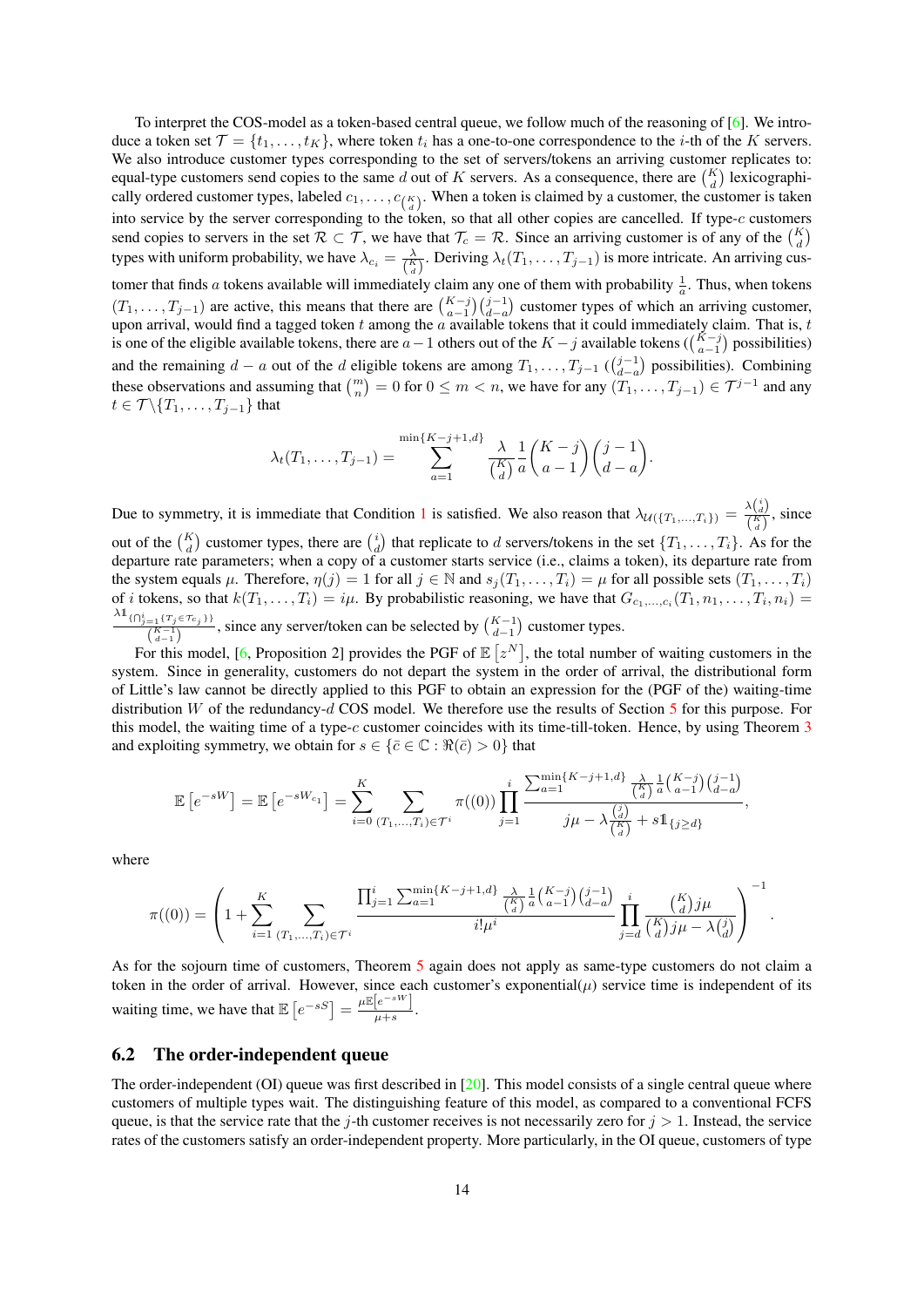i arrive according to a Poisson( $\lambda_i$ ) process and have an exponentially distributed service requirement with rate 1. The generic state descriptor as considered in [20] is  $x^{(OI)} = (c_1, \ldots, c_n)$ , where *n* is the number of customers in the system and  $c_j$  denotes the type of the  $j^{th}$  customer in the central queue. Let  $\mathcal{X}^{(OI)}$  denote the corresponding state space. For a given state  $x^{(OI)} \in \mathcal{X}^{(OI)}$ , let  $\mu_j^{(OI)}(x^{(OI)})$  denote the departure rate associated with the j-th customer. In an OI queue the following order-independent property holds.

**Condition 3.** In a given state  $x^{(OI)} = (c_1, \ldots, c_n)$ , each of the rates  $\mu_j^{(OI)}(x^{(OI)})$ ,  $j = 1, \ldots, n$ , can be written *as*

$$
\mu_j^{(OI)}(x^{(OI)}) = \eta^{(OI)}(n)s_j^{(OI)}(c_1, \dots, c_n),\tag{24}
$$

*where*

*1.*  $s_j^{(OI)}(c_1, \ldots, c_n) = s_j^{(OI)}(c_1, \ldots, c_j)$  *for any*  $1 \le j \le i$ 2.  $k^{(OI)}(c_1, \ldots, c_n) := \sum_{j=1}^n s_j^{(OI)}(c_1, \ldots, c_j)$  is independent of any permutation of  $(c_1, \ldots, c_n)$  and *3.*  $\eta^{(OI)}(n) > 0$  for  $n > 0$ .

We see a close similarity with the order-independent condition as stated in Condition 2.

#### 6.2.1 Modelling as a token-based central queue

Also the OI-queue can be interpreted as a token-based central queue, but seeing this is more intricate than the model of  $[22]$  before. The following theorem provides a connection between the OI queue and the token-based central queue.

Theorem 6. *For a given model, the following statements are equivalent:*

- *(1) the model fits in the OI queue framework;*
- *(2) the model can be seen as a token-based central queue where the token sets associated with each of the customer types each consist of indistinguishable tokens.*

*Proof.* To prove  $(1) \rightarrow (2)$ , one is given an OI queue, and to map this to a token-based central queue, one introduces an infinite number of tokens per customer type, and associates each customer with a token. To prove the opposite, i.e.,  $(2) \rightarrow (1)$ , we notice that when in a token-based central queue the tokens are indistinguishable, it is clear to which type of customer an active token is associated, hence allowing for an OI state descriptor. For full details, we refer to Appendix E.  $\Box$ 

The above theorem states that, given some model, one can interpret it as an OI queue if and only if the model can be interpreted as a token-based central queue where the token set of each customer type contains indistinguishable tokens. Recall from Section 4.3 that a model with indistinguishable tokens comes with the state descriptor  $x^{(L)} = (L_1, n_1, \ldots, L_i, n_i)$ . It is important to note the difference in the two state representations  $x^{(O)}$ and  $x^{(L)}$ : the types of all the customers are known in the OI queue, while only the customer types associated with the *active customers* can be known in our token-based representation. However, this sacrifice of detail leads to a richer class of models, as Theorem 6 shows that token-based central queues with distinguishable tokens handles a larger class of applications than OI queues.

For both state descriptors, a product-form solution for the steady-state distribution exists. For our state descriptor, the steady-state distribution follows from  $(13)$ . Using this result and Theorem 6, the stationary distributions for the OI state descriptor can be recovered as is done in the corollary below. The proof can be found in Appendix F.

Corollary 7. *If the model fits in the OI queue framework, the steady-state distribution in terms of the OI state* descriptor, denoted by  $\pi^{(OI)}(x^{(OI)})$ , is given by

$$
\pi^{(OI)}(x^{(OI)}) = \pi^{(OI)}((0)) \prod_{i=1}^{n} \frac{\lambda_{c_i}}{\eta^{(OI)}(i)k^{(OI)}(c_1, \dots, c_i)},
$$
\n(25)

*as was derived in [20].*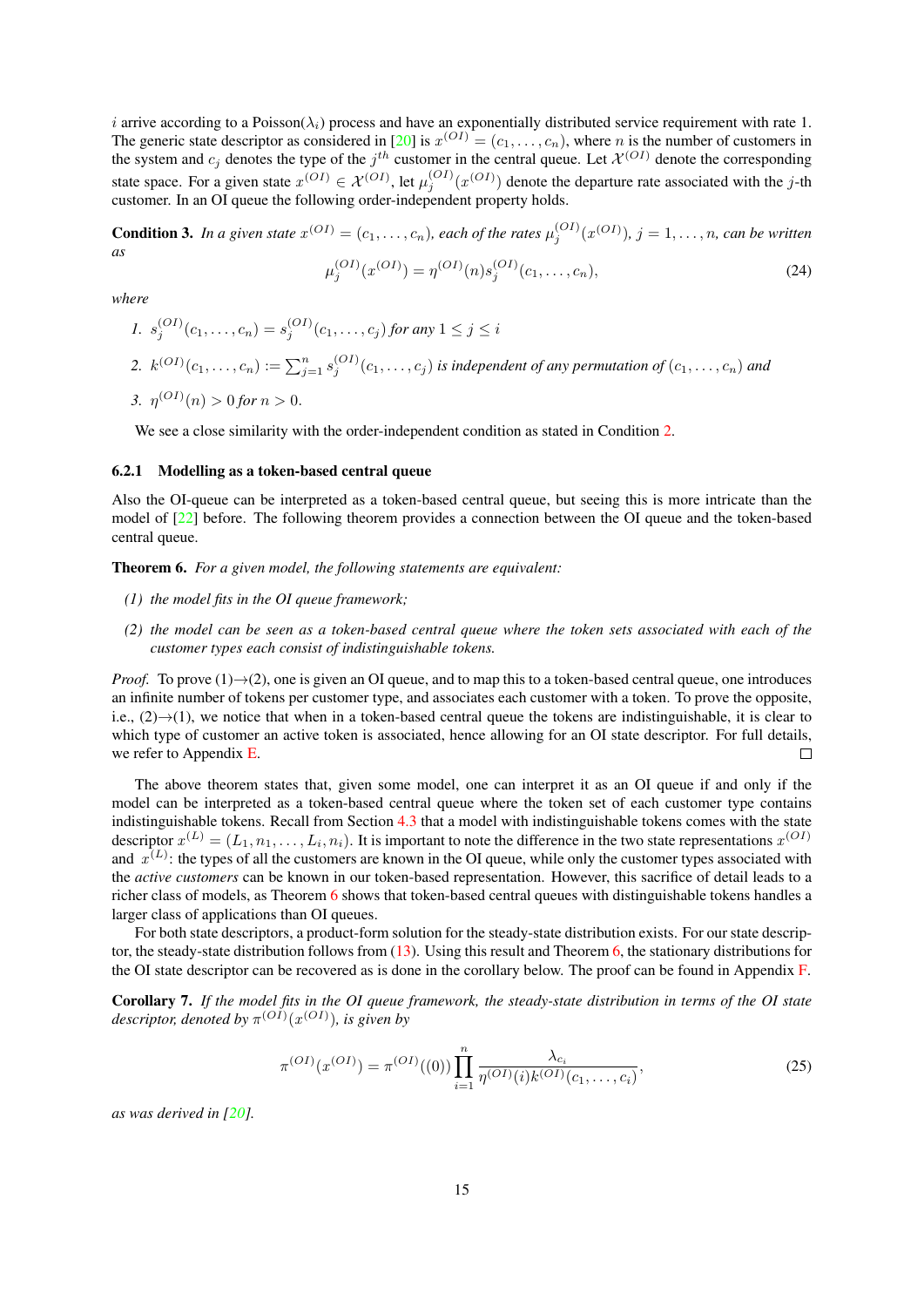#### 6.2.2 Applications

We now proceed to give two applications of the token-based central queue that can be interpreted as OI queues. Based on Section 5, we derive performance measures for these models, which to the best of the authors' knowledge have not been obtained in the literature before.

#### 6.2.2.1 The MSCCC queue

The first application that we consider is the Multi-server Station with Concurrent Classes of Customers (MSCCC) queue, as studied in  $[21]$  and  $[12]$ . As the name suggests, the MSCCC queue contains multiple servers and multiple types of customers, where at most one customer of any type can be in service. More particularly, the MSCCC queue consists of k identical servers serving customers at unit rate. Customers of type  $c_l, l \in \mathbb{N}$ , arrive according to a Poisson( $\lambda_{c_l}$ ) process and have exponential( $\mu$ ) service requirements. Upon arrival, when a server is available and no other customer of his/her type is in service, the customer will go into service at an arbitrary free server. When no server is available or another customer of its type is already in service, the customer waits in line. When a server becomes available, it takes into service the longest waiting customer of a type not already in service.

To model the MSCCC queue using the token-based representation, we introduce for every customer type  $c_l$  a token  $t_l$ , which is dedicated to type- $c_l$  customers. Thus, token  $t_l$  will always be held by the oldest type- $c_l$  customer in the system if there is any, otherwise it is available. Given the one-to-one correspondence between customer types and tokens, we also refer to type- $c_l$  customer as type- $t_l$  customers (i.e.,  $\lambda_{c_l} = \lambda_{t_l}$ ,  $z_{c_l} = z_{t_l}$  and so on). Then, it holds that  $\lambda_{t_i}(T_1,\ldots,T_i) = \lambda_{t_i}$  in case  $t_i \notin \{T_1,\ldots,T_i\}$ . It follows trivially that  $\lambda_{\mathcal{U}(T_1,\ldots,T_i)} = \sum_{j=1}^i \lambda_{T_j}$ . The departure rates are characterised by  $\eta(j) = 1$ ,  $s_j(T_1, \ldots, T_i) = \mu 1_{\{j \leq k\}}$  and  $k(T_1, \ldots, T_i) = \min\{i, k\} \mu$  for any  $(T_1, \ldots, T_i) \in \mathcal{T}^i$  and  $j = 1, \ldots, i$ . These parameter settings satisfy Condition 1 as well as Condition 2 and lead to  $G_{c_1,...,c_i}(T_1,n_1,...,T_i,n_i) = 1\!\!1_{\{\bigcap_{j=1}^i\{\mathcal{C}_{T_j}=\{c_j\}\}\}}.$ 

The stationary distribution of this queue, which was already reported in [21] and [12] can now be reconstructed from (10). Additionally, after substitution of the model parameters derived above, Theorem 4 leads for  $z_c \in {\bar c} \in$  $\mathbb{C}: |\bar{c}| < 1$  to

$$
\mathbb{E}\left[\prod_{c\in\mathcal{C}}z_c^{M^{(c)}}\right] = \sum_{i=0}^K\sum_{(T_1,\ldots,T_i)\in\mathcal{T}^i}\pi((0))\prod_{j=1}^i\frac{\lambda_{T_j}z_{T_j}}{k(T_1,\ldots,T_j)-\sum_{l=1}^j\lambda_{T_l}z_{T_l}},
$$

where  $\pi((0)) = \left(\sum_{x \in \mathcal{X}}\right)$  $\frac{\prod_{j=1}^{i} \lambda_{T_j}}{\mu^i \min(i,k)! k^{\max(i-k,0)}}$  The expected queue lengths as reported in [12] and [20] can be derived from this expression. As for the sojourn time distribution, the MSCCC queue satisfies the condition that same-type customers depart the system in the order they arrive. Therefore, it follows after substitution of the

model parameters from Theorem 5 (or more particularly, (20)) that, for 
$$
s \in \{\bar{c} \in \mathbb{C} : \Re(\bar{c}) > 0\}
$$
,  
\n
$$
\mathbb{E}\left[e^{-sS_{c_l}}\right] = \sum_{i=0}^{K} \sum_{(T_1,...,T_i) \in \mathcal{T}^i} \pi((0)) \prod_{j=1}^{i} \frac{\lambda_{T_j} - s \mathbb{1}_{\{T_j = t_l\}}}{\min(j,k)\mu - \sum_{l=1}^{j} \lambda_{T_l} + s \mathbb{1}_{\{t_l \in \{T_1,...,T_j\}\}}}.
$$

The waiting-time distribution of a type- $c_l$  customer is now given by  $\frac{\mu+s}{\mu} \mathbb{E}\left[e^{-sS_{c_l}}\right]$ .

#### 6.2.2.2 The redundancy-d COC model

We now study another OI queue, namely the redundancy-d cancel-on-complete (COC) model. This model shares many characteristics with the redundancy-d COS model studied in Section 6.1.2. The only difference with that model is that redundant customer copies will now only be cancelled once any of the copies has *completed* service, rather than just having started service. Therefore, it is now possible that multiple copies of the same customer are in service at the same time. In  $[14]$ , the sojourn time distribution of this model has been analysed in limiting regimes and the mean sojourn time in the general setting has been derived. The work of [8] in fact showed that this model is an OI queue, and therefore this model can also be interpreted as a token-based central queue. Using results from Section 5, we now supplement the analysis of  $[14]$  by giving a characterisation of the complete distribution of the sojourn time in the general setting. We also give an expression for the total number of customers in the system, which has not been derived before.

To interpret the redundancy-d COC model as a token-based central queue, the model parameters need to be chosen in a different way as compared to the COS model. We still introduce a customer type for every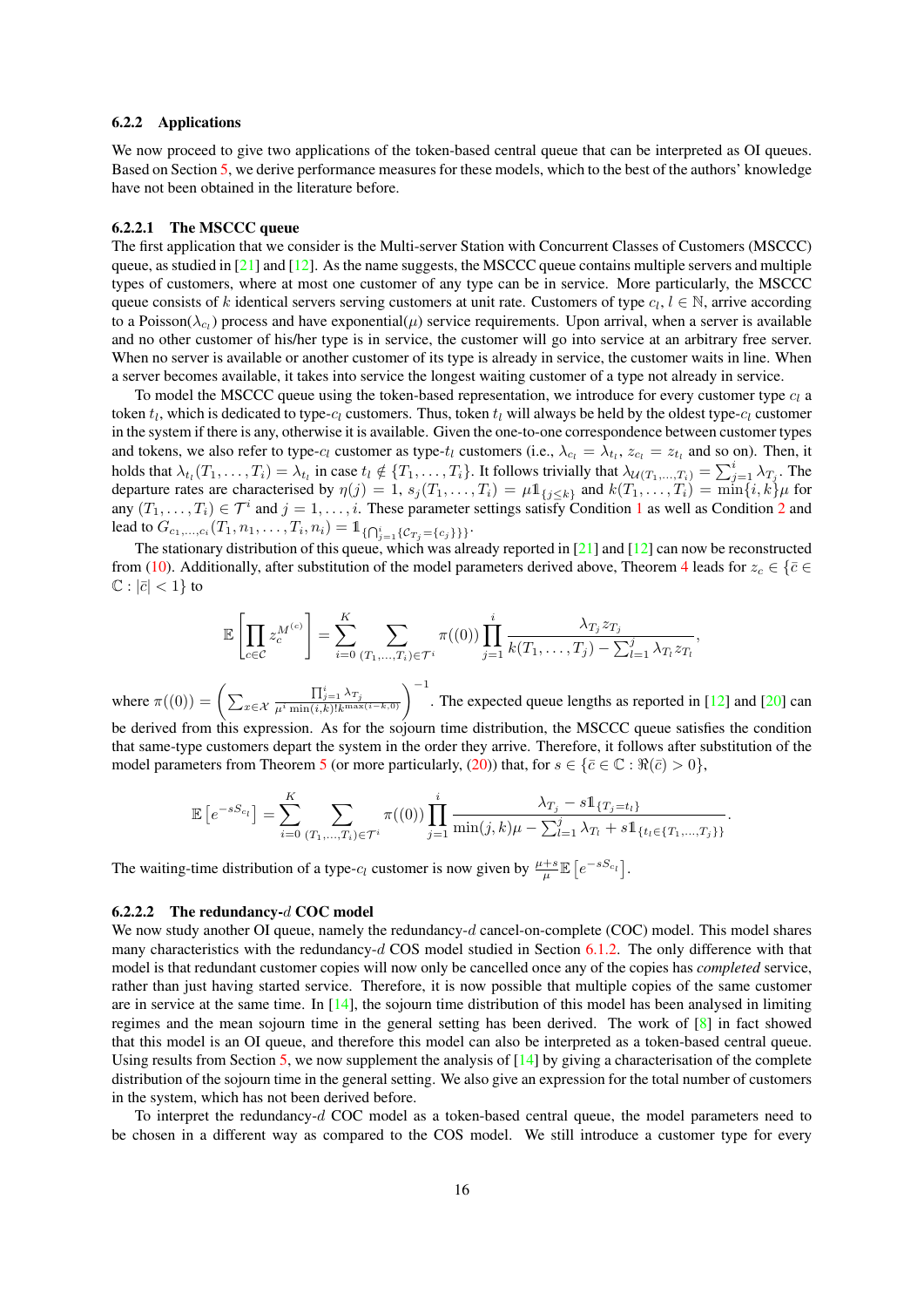choice of d out of K servers an arriving customer replicates to, so that there are  $\binom{K}{d}$  customer types in total. However, we do not associate tokens with servers, but with customer types, as we did for the MSCCC queue. This is possible, since in a COC model only copies of the oldest of the customers of any type can receive service. We thus introduce a token set  $\mathcal{T} = \{t_1, \ldots, t_{\binom{K}{d}}\}$ , where  $t_i$  corresponds to the *i*-th customer type. Since every customer type has its dedicated token, we have that  $\lambda_{t_i}(T_1,\ldots,T_{j-1}) = \lambda_{c_i} = \frac{\lambda}{\binom{K}{d}}$  when  $t_i \notin \{T_1, \ldots, T_{j-1}\}.$  Similarly, we have that  $\lambda_{\mathcal{U}(\{T_1, \ldots, T_i\})} = \frac{i\lambda}{\binom{K}{d}}$  and Condition 1 is trivially satisfied. For the departure rates, we choose  $\eta(j) = 1$  for all  $j \in \mathbb{N}$ . Recall that  $s_j(T_1, \ldots, T_i)$  is the departure rate of the customer that holds token  $T_j$ . This customer is the oldest of its type, and the j-th oldest overall among all the customers which are the oldest from their type. This customer's departure rate is given by  $\mu$  (the service rate obtained from a single server) times the number of servers that are working on copies of this customer. These are the servers to which a copy of the customer with token  $T_i$  has been sent, but have not been sent a copy of any of the customers holding tokens  $T_1, \ldots, T_{j-1}$ . In other words, if  $F_j(T_1, \ldots, T_i)$  refers to the number of servers that are able to serve copies of at least one of the customers holding  $T_1, \ldots, T_j, 1 \leq j \leq i$ , we have that  $s_j(T_1,\ldots,T_i) = \mu(F_j(T_1,\ldots,T_i) - F_{j-1}(T_1,\ldots,T_i))$ . Note that, by nature of the function  $F_j(\cdot)$ , it is straightforward that  $F_j(T_1,\ldots,T_i) = F_j(T_1,\ldots,T_j)$  and that  $F_j(T_1,\ldots,T_j) = F_j(T_1,\ldots,T_j)$  for any permutation  $(\bar{T}_1,\ldots,\bar{T}_j)$  of  $(T_1,\ldots,T_j)$ . As a consequence,  $k(T_1,\ldots,T_i) = \mu F_i(T_1,\ldots,T_i)$  and Condition 2 holds. Finally, we have that  $G_{c_1,...,c_i}(T_1, n_1,..., T_i, n_i) = 1_{\{\bigcap_{j=1}^i \{T_i = t_i\}\}}.$ 

Now that the model parameters are known, Theorem 1 provides the stationary distribution of the COC model as provided in [6, Proposition 7]. Moreover, (22) now implies for  $z \in \{\bar{c} \in \mathbb{C} : |\bar{c}| < 1\}$  that

$$
\mathbb{E}\left[z^M\right] = \sum_{i=0}^{\binom{K}{d}} \sum_{(T_1,\ldots,T_i)\in\mathcal{T}^i} \frac{(\lambda z)^i \pi((0))}{\prod_{j=1}^i \mu\binom{K}{d} F_j(T_1,\ldots,T_i) - j\lambda z},
$$

where  $\pi((0)) = \left(1 + \sum_{i=1}^{K} \sum_{(T_1,...,T_i) \in \mathcal{T}^i} \prod_{j=1}^{i} \frac{\lambda}{\mu((\frac{K}{d})F_j(T_1,...,T_i)-j\lambda)}\right)$  $\int_{0}^{-1}$  is a normalisation constant. Furthermore, by applying Theorem 5 (or more particularly, (20)) and exploiting symmetry, we have for any  $s \in {\overline{\xi}} \in \xi$  $\mathbb{C}: \Re(\bar{c}) > 0$ } that

$$
\mathbb{E}\left[e^{-sS}\right] = \mathbb{E}\left[e^{-sS_{c_1}}\right] = \sum_{i=0}^{K} \sum_{(T_1,...,T_i) \in \mathcal{T}^i} \frac{\lambda - s\binom{K}{d}1_{\{t_1 \in \{T_1,...,T_i\}\}}}{\lambda} \times \frac{\lambda^i \pi((0))}{\lambda^i}
$$

$$
\times \frac{\lambda^i \pi((0))}{\prod_{j=1}^i \left(\mu\binom{K}{d} F_j(T_1,...,T_i) - j\lambda + s\binom{K}{d}1_{\{t_1 \in \{T_1,...,T_j\}\}}\right)}.
$$

*Remark* 6*.* In the redundancy COC model in this section, as well as the redundancy COS model of Section 6.1.2.2, we have assumed that upon arrival, every customer selects exactly  $d$  servers to send copies to. Furthermore, we assumed that all servers each serve customers at an equal rate. However, conceptually, the results of this paper can be applied to a redundancy model where neither of these assumptions are satisfied, but at the cost of more intricate expressions.

*Remark* 7. The redundancy COC model is intimately related to other models, as discussed in [3]. More particularly, it is there shown that, among others, the redundancy COC model is equivalent to a parallel FCFS matching model. Such matching models arise naturally in many areas such as manufacturing, call centers and housing. Because of this equivalence, the framework of this paper also has applications in the field of matching.

#### 6.3 Models that are neither a *multi-type customer and server* nor an *OI queue*

There also exist models that can be modelled as a token-based central queue, but do fit neither of the frameworks of [22] or [20]. In fact, a necessary and sufficient condition for a model to fall in this category is given as follows.

Condition 4. A token-based central queue is not captured by the frameworks of [22] and [20] if and only if both *of the following statements hold:*

*a*) The departure rate functions  $\mu_{T_j}(x)$  are such that either  $\eta(j)$  is not constant in j, or there exists no set of *token-dependent values*  $\{\mu_t : t \in \mathcal{T}\}$  *so that*  $s_j(T_1, \ldots, T_i) = \mu_{T_j}$  *for all states.*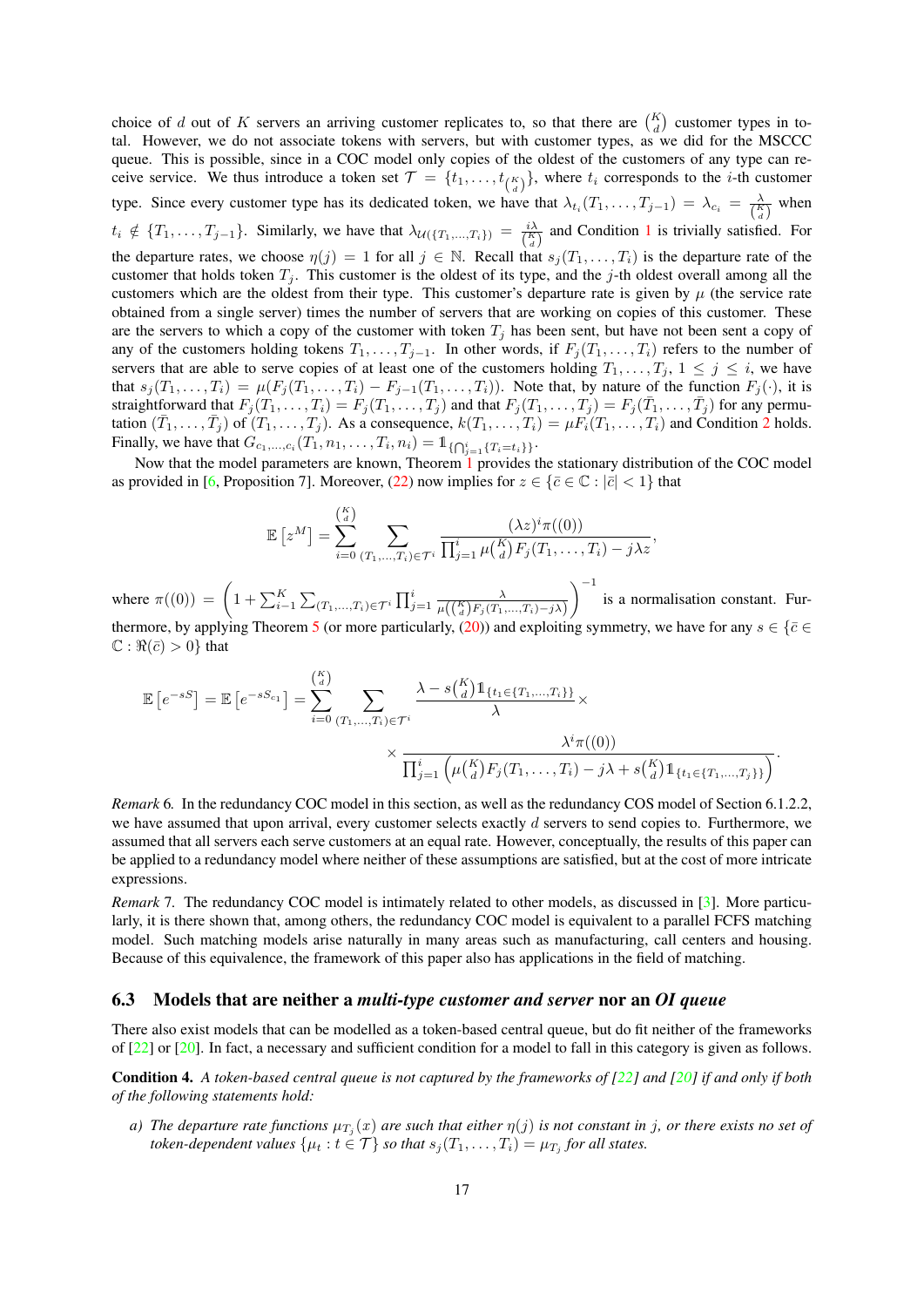#### *b)* There is a token set  $\mathcal{T}_c$  which contains at least one pair of tokens that are distinguishable from one another.

This condition can be argued as follows. If Condition 4a) is (not) satisfied, the model cannot (can) be a multitype customer and server queue, because of the findings in Section 6.1.1. Similarly, Condition 4b) is the negation of the statement that the token-based central queue is also an OI queue by Theorem 6. Condition 4 thus allows us to design models that are token-based central queues but do not fit any of the two frameworks, and conversely to verify whether a given model falls into this category. We now introduce two such models, which shows that the token-based model extends the existing frameworks.

#### 6.3.1 Dedicated and flexible customers

Consider a system with K servers and  $K + 1$  customer types. The set of compatible tokens for customer type  $c_i$ ,  $i \leq K$  is given by the infinite set  $\mathcal{T}_{c_i} = \{t_{d_i}^{(1)}\}$  $\mathcal{A}_{d_i}^{(1)}, t_{d_i}^{(2)}, \ldots$ } of indistinguishable tokens, which we refer to as class- $t_{d_i}$ tokens. We call these customer types *dedicated*, since they can only claim tokens of class  $t_{d_i}$ . Customer type  $c_{K+1}$  has as compatible token set

$$
\mathcal{T}_{c_{K+1}} = \{\underbrace{t_1^{(1)}, \dots, t_1^{(\gamma_1)}}_{\gamma_1}, \underbrace{t_2^{(1)}, \dots, t_2^{(\gamma_2)}}_{\gamma_2}, \dots, \underbrace{t_K^{(1)}, \dots, t_K^{(\gamma_K)}}_{\gamma_K}\}.
$$

The first  $\gamma_1$  tokens in this set are mutually indistinguishable, as are the tokens in the other  $K - 1$  respective token subsets of sizes  $\gamma_2, \gamma_3, \ldots, \gamma_K$ . Customers of type  $c_{K+1}$  are henceforth called *flexible* in the sense that they can claim K different classes of tokens:  $t_1, t_2, \ldots, t_K$ .

In this system, the *i*-th server is associated to tokens  $t_i$  and  $t_{d_i}$ . This means that among the customers in the system holding a token of either class  $t_{d_i}$  or class  $t_i$ , only the one who arrived earliest will be served at rate  $\mu_i$ , whereas the others do not receive service. Upon arrival, dedicated customers claim a token from their respective token set. Upon the arrival of a flexible customer, in case more than one token of the set  $\mathcal{T}_{c_{K+1}}$  is available, an *assignment rule* will assign one of the tokens to the customer. When there is no token of  $\mathcal{T}_{c_{K+1}}$  available, the customer waits.

The model can be interpreted as a load balancing system that implements redundancy, where customers are served in a FCFS fashion; see Figure 3. Upon arrival of a dedicated customer, the dispatcher always sends this customer immediately to the associated server, since a dedicated customer can always immediately claim a token from its infinite token set. If a flexible customer can also immediately claim a token from its set  $\mathcal{T}_{c_{K+1}}$ , it will likewise be dispatched to the corresponding server. When a flexible customer cannot claim a token directly upon arrival, this can be interpreted as having redundant copies of this customer dispatched to every server. The first copy that finds  $\gamma_i$  − 1 flexible customers ahead of it in its queue will be kept and eventually served by its corresponding server. All the other copies of the customer will be cancelled. This is the interpretation of a flexible customer claiming a token of class  $t_i$  which is released by another flexible customer that has its service completed by a server i. Figure 3 provides an example of this system.

The fact that the departure rate function is a state-dependent function and that this model involves mutually indistinguishable tokens ensures that Condition 4 is satisfied, so that this model is neither a multi-type customer and server queue nor an OI queue. It is tempting to think that for  $\gamma_1 = \gamma_2 = 1$ , as is the case in Figure 3, the model can be interpreted as an asymmetric redundancy CoS model in the spirit of Section 6.1.2.2, and as a result, that this model leads to a multi-type customer and server queue. However, this model does not incorporate a cancel-onstart mechanism. To illustrate, in Figure 3c), a copy of the customer has already been cancelled, while service for this customer has not started yet. Because of this reason, the model cannot be interpreted as a multi-type customer and server queue either.

#### 6.3.2 M/M/K queue with a generalised service rate function

Let us consider the M/M/K queue with heterogeneous service rates of Section 6.1.2. That is, there are  $K$  tokens labeled  $t_1, \ldots, t_K$ , each associated with one of the K servers, and every arriving customer can claim any of them. Since the service rates are heterogeneous, the tokens are distinguishable. Recall that the service rate of the customer holding token  $T_j$ ,  $j \le i$ , is given by  $\mu_{T_j}(x) = \eta(\phi(x))s_j(T_1, \dots, T_i)$ . We now look at the following variant of the model. Suppose that now either  $s_j(T_1, \ldots, T_i)$  does not only depend on token  $T_j$ , or that the  $\eta(\cdot)$ function is not constant (i.e. the service rates vary with the number of customers in the system). It then follows from Condition 4 that the model cannot be cast in the framework of [22] or [20]. Such a model could be motivated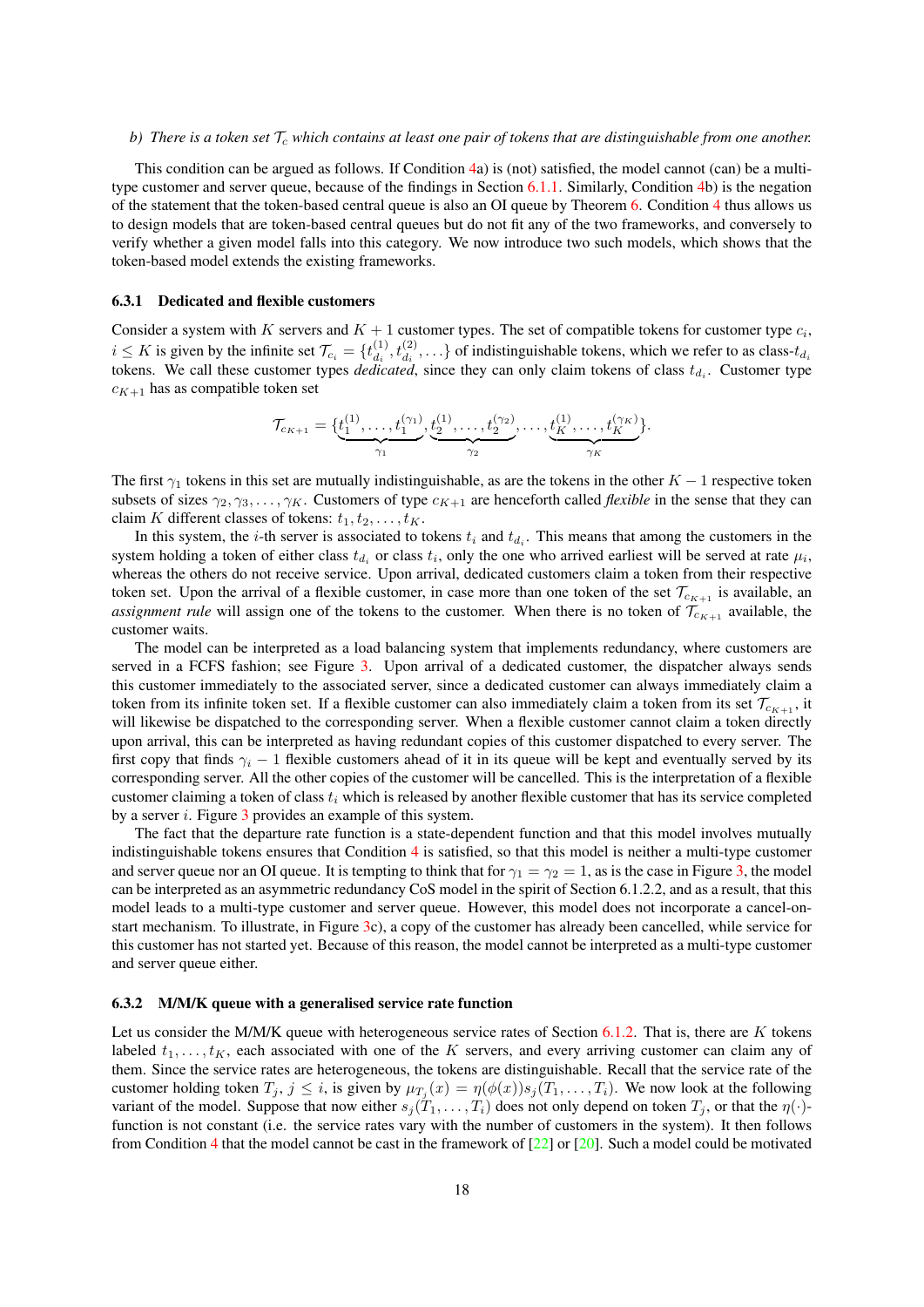

Figure 3: A two-server model with dedicated and flexible customers and  $\gamma_1 = \gamma_2 = 1$ . All dedicated customers have a token, and only the first flexible customer in each queue has a token. The servers serve the queues in a FCFS fashion, so only the first (shaded) customer in the queue gets service. Part  $a$ ) shows a snapshot of the system at some arbitrary time t. The second flexible customer of type  $c_3$  has redundant copies in both servers, as it has not claimed token of classes  $t_1$  or  $t_2$  yet. Part b) shows the system at a time  $t' > t$ , when the first customer from server 2 departs. Because of this, the next customer in line, which is a dedicated customer, starts being served, the flexible customer in server 1 obtains a token and its redundant copy in server 1 is cancelled (part c)). Part d) shows the final configuration.

by power saving systems, in which the speed of servers is modified depending on the number of customers in the system. The approach undertaken here, by generalising the service rate function, could be applied to other existing models. For example, by applying this to Section 6.1.2.2, one obtains a redundancy model that does not fit in the existing two frameworks.

### Acknowledgements

The authors wish to thank the anonymous reviewers and associate editors for their comments, which improved the exposition of this paper. The research of U. Ayesta, T. Bodas and I.M. Verloop was partially supported by the French Agence Nationale de la Recherche (ANR) through the project ANR-15-CE25-0004 (ANR JCJC RACON). The research of U. Ayesta was also funded by the Department of Education of the Basque Government through the Consolidated Research Group MATHMODE (IT1294-19). The research of J.L. Dorsman was funded by the NWO Gravitation project NETWORKS, grant number 024.002.003.

### References

- [1] I. J. B. F. Adan, A. Busic, J. Mairesse, and G. Weiss. Reversibility and further properties of FCFS infinite bipartite matching. *Mathematics of Operations Research*, 43(2):598–621, 2018.
- [2] I. J. B. F. Adan, C. Hurkens, and G. Weiss. A reversible Erlang loss system with multitype customers and multitype servers. *Probability in the Engineering and Informational Sciences*, 24(4):535–548, 2010.
- [3] I. J. B. F. Adan, I. Kleiner, R. Righter, and G. Weiss. FCFS parallel service systems and matching models. *Performance Evaluation*, 127–128:253–272, 2018.
- [4] I. J. B. F. Adan, R. Righter, and G. Weiss. FCFS parallel service systems and matching models. In *Proceedings of the 11th EAI International Conference on Performance Evaluation Methodologies and Tools (Valuetools)*, pages 106–112. ACM, 2017.
- [5] I. J. B. F. Adan and G. Weiss. A skill based parallel service system under FCFS-ALIS: steady state, overloads, and abandonments. *Stochastic Systems*, 4(1):250–299, 2014.
- [6] U. Ayesta, T. Bodas, and I. M. Verloop. On a unifying product form framework for redundancy models. *Performance Evaluation*, 127-128:93 – 119, 2018.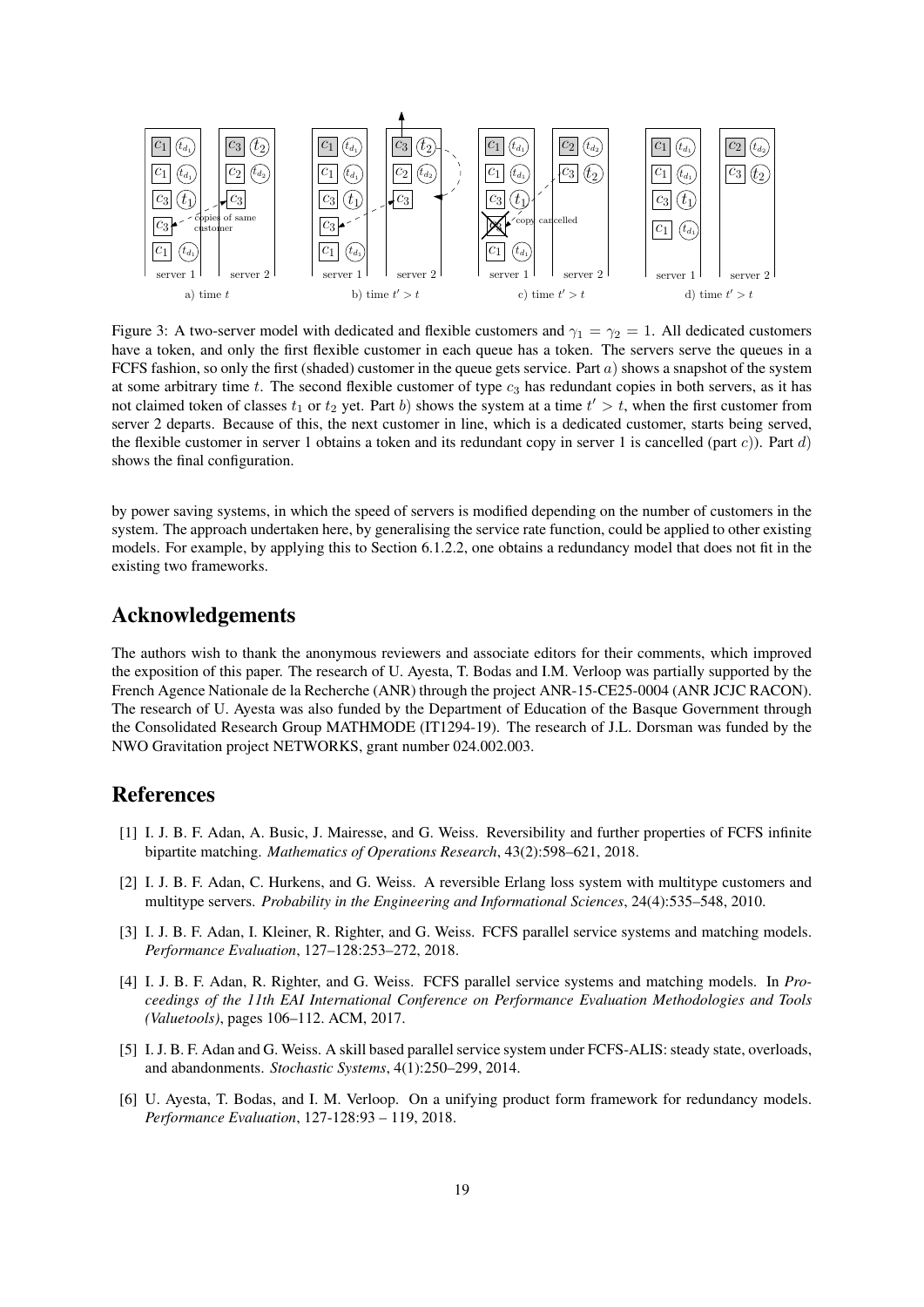- [7] F. Baskett, K. M. Chandy, R. R. Muntz, and F. G. Palacios. Open, closed, and mixed networks of queues with different classes of customers. *Journal of the ACM*, 22(2):248–260, 1975.
- [8] T. Bonald and C. Comte. Balanced fair resource sharing in computer clusters. *Performance Evaluation*, 116:70–83, 2017.
- [9] X. Chao. Networks with customers, signals, and product form solutions. In R. J. Boucherie and N. M. Van Dijk, editors, *Queueing Networks*, volume 154 of *International Series in Operations Research & Management Science*, pages 217–268. Springer US, 2011.
- [10] C. Comte. Dynamic load balancing with tokens. In *Proceedings of the 17th International IFIP TC6 Networking Conference*, IFIP Networking 2018, pages 343–351, Piscataway, NJ, USA, 2018. Institute of Electrical and Electronics Engineers.
- [11] C. Comte. Dynamic load balancing with tokens. *Computer Communications*, 144:76–88, 2019.
- [12] S. Crosby and A. E. Krzesinski. Product from solutions for multiserver centres with concurrent classes of customers. *Performance Evaluation*, 11(4):265–281, 1990.
- [13] F. G. Foster. On the stochastic matrices associated with certain queuing processes. *The Annals of Mathematical Statistics*, 24(3):355–360, 1953.
- [14] K. Gardner, M. Harchol-Balter, A. Scheller-Wolf, M. Velednitsky, and S. Zbarsky. Redundancy-d: The power of d choices for redundancy. *Operations Research*, 65(4):1078–1094, 2017.
- [15] K. Gardner, S. Zbarsky, S. Doroudi, M. Harchol-Balter, E. Hyytia, and A. Scheller-Wolf. Queueing with ¨ redundant requests: exact analysis. *Queueing Systems*, 83(3-4):227–259, 2016.
- [16] H. Gumbel. Waiting lines with heterogeneous servers. *Operations Research*, 8(4):504–511, 1960.
- [17] J.R. Jackson. Networks of waiting lines. *Operations Research*, 5:516–523, 1957.
- [18] J. Keilson and L. D. Servi. The distributional form of Little's law and the Fuhrmann-Cooper decomposition. *Operations Research Letters*, 9:239–247, 1990.
- [19] F. P. Kelly. *Stochastic Networks and Reversibility*. Wiley, Chichester, 1979.
- [20] A. E. Krzesinski. Order independent queues. In R. J. Boucherie and N. M. Van Dijk, editors, *Queueing Networks*, volume 154 of *International Series in Operations Research & Management Science*, pages 85– 120. Springer US, 2011.
- [21] J. Le Boudec. A BCMP extension to multiserver stations with concurrent classes of customers. In *Proceedings of ACM SIGMETRICS*, pages 78–91, 1986.
- [22] J. Visschers, I. J. B. F. Adan, and G. Weiss. A product form solution to a system with multi-type jobs and multi-type servers. *Queueing Systems*, 70(3):269–298, 2012.

## A Completion of proof of Theorem 1

*Proof.* We complete the proof of Theorem 1 by showing that (10) satisfies (8). To this end, we follow the proof techniques of  $[22,$  Theorem 2]. In particular, we show below that  $(10)$  satisfies the equations

$$
\mu(x)\pi(x) = 1_{\{n_i > 0\}} \lambda_{\mathcal{U}(\{T_1, \dots, T_i\})} \pi((T_1, n_1, \dots, T_i, n_i - 1)) + 1_{\{n_i = 0\}} \lambda_{T_i}(\{T_1, \dots, T_{i-1}\}) \pi(T_1, n_1, \dots, T_{i-1}, n_{i-1}),
$$
\n(26)

$$
\lambda_T(\{T_1,\ldots,T_i\})\pi(x) = \sum_{k=0}^i \sum_{n=0}^{n_k} \mu_T(\text{release}_{k,n}(x,T))r_{k,n}(x,T)\pi(\text{release}_{k,n}(x,T))\tag{27}
$$

and

$$
\lambda_{\mathcal{U}(\{T_1,\ldots,T_i\})}\pi(x) = \sum_{j=1}^i \sum_{k=0}^{j-1} \sum_{n=0}^{n_k} \mu_{T_j}(\text{shift}_{k,n}(x,T_j))s_{k,n}(x,T_j)\pi(\text{shift}_{k,n}(x,T_j)).\tag{28}
$$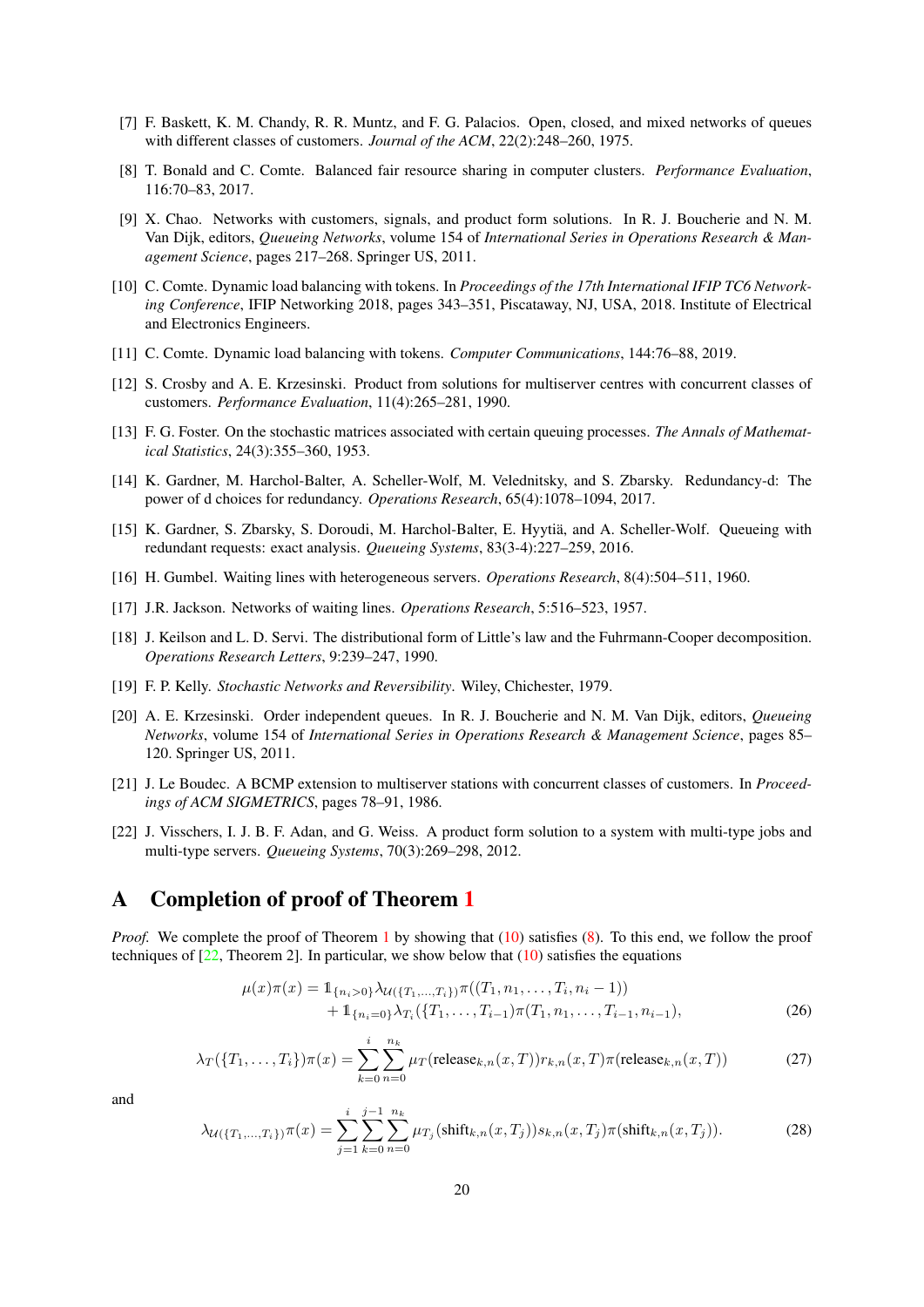Next, summing (27) over all available tokens  $T \in \mathcal{T} \setminus \{T_1, \ldots, T_i\}$  and adding (26) and (28), we conclude using (1) that  $(10)$  satisfies  $(8)$ . The theorem then follows.

It is straightforward using (4) to see that  $(10)$  satisfies  $(26)$ , in accordance with the reasoning in  $[22]$ , Section 3.5]. We next show that  $(10)$  satisfies  $(27)$ . By substitution of  $(10)$  in the right-hand side of  $(27)$  and subsequent rewriting, we obtain

$$
\begin{split} &\sum_{k=0}^{i} \sum_{n=0}^{n_k} \mu_{T}(\text{release}_{k,n}(x,T)) r_{k,n}(x,T) \pi(\text{release}_{k,n}(x,T)) \\ &= \sum_{k=0}^{i} \sum_{n=0}^{n_k} \eta(\phi(x)+1)(k(T_1,\ldots,T_k,T)-k(T_1,\ldots,T_k)) \beta_k(T)^n \left( \prod_{j=k+1}^{i} \beta_j(T)^{n_j} \right) \times \\ &\times \pi((0)) \frac{\Pi_{\lambda}(\{T_1,\ldots,T_k,T,T_{k+1},\ldots,T_i\})}{\Pi_{k}(T_1,\ldots,T_k,T,T_{k+1},\ldots,T_i)} \left( \prod_{j=1}^{k-1} \alpha_j^{n_j} \right) \alpha_k^{n_k-n} \left( \frac{\lambda u(\{T_1,\ldots,T_k,T\})}{k(T_1,\ldots,T_k,T)} \right)^n \times \\ &\times \left( \prod_{j=k+1}^{i} \left( \frac{\lambda u(\{T_1,\ldots,T_k,T\})}{k(T_1,\ldots,T_k,T,T_{k+1},\ldots,T_j)} \right)^n \right) \prod_{j=1}^{i} \frac{1}{\eta(j)} \\ &= \pi(0) \left( \prod_{j=1}^{i} \frac{1}{\eta(j)} \right) \sum_{k=0}^{i} (k(T_1,\ldots,T_k,T)-k(T_1,\ldots,T_k)) \frac{\Pi_{\lambda}(\{T_1,\ldots,\ldots,T_k,T\})}{\Pi_{k}(T_1,\ldots,T_k,T,T_{k+1},\ldots,T_i)} \left( \prod_{j=1}^{k-1} \alpha_j^{n_j} \right) \times \\ &\times \left( \prod_{j=k+1}^{i} \left( \frac{\beta_j(T)\lambda u((T_1,\ldots,T_k,T)-k(T_1,\ldots,T_k))}{k(T_1,\ldots,T_k,T,T_{k+1},\ldots,T_j)} \right)^n \right) \sum_{n=0}^{n_k} \alpha^{n_k-n} \left( \frac{\beta_k(T)\lambda u((T_1,\ldots,T_k,T))}{k(T_1,\ldots,T_k,T)} \right)^n \\ &= \lambda_T(\{T_1,\ldots,T_i\}) \pi(0) \frac{\Pi_{\lambda}(\{T_1,\ldots,T_k\})}{\Pi_{k}(T_1,\ldots,T_k,T)} \prod_{j=k+1}^{i} \left( \frac{\lambda u(\{T_1,\ldots,T_k\})}{\lambda_j(k(T_1,\ldots,T_k
$$

where similar arguments are used as in  $[22, pp. 288–289]$ , such as the use of Condition 1 in the second equality. The major difference stems from the fact that now Condition 2 and the straightforwardly verifiable fact that  $\Pi_k(T_1,\ldots,T_j,T,T_{k+1},\ldots,T_i) = k(T_1,\ldots,T_i,T) \Pi_k(T_1,\ldots,T_i) \prod_{j=k+1}^i \frac{k(T_1,...,T_j,T)}{k(T_1,...,T_j)}$  $\frac{k(T_1,...,T_j)}{k(T_1,...,T_j)}$  is needed for the third equality to hold true. To verify the last equality, one can see that the outer sum of this line indeed equals one can be done by straightforward algebraic manipulation, but the probabilistic argument of [22, p. 289] can also be used.

Finally, we show that  $(10)$  satisfies  $(28)$  in a similar way, using arguments of  $[22, pp. 289–290]$ . By manipulation of the right-hand side of  $(28)$ , we obtain

$$
\sum_{j=1}^{i} \sum_{k=0}^{j-1} \sum_{n=0}^{n_k} \mu_{T_j}(\text{shift}_{k,n}(x, T_j)) s_{k,n}(s, T_j) \pi(\text{shift}_{k,n}(x, T_j)))
$$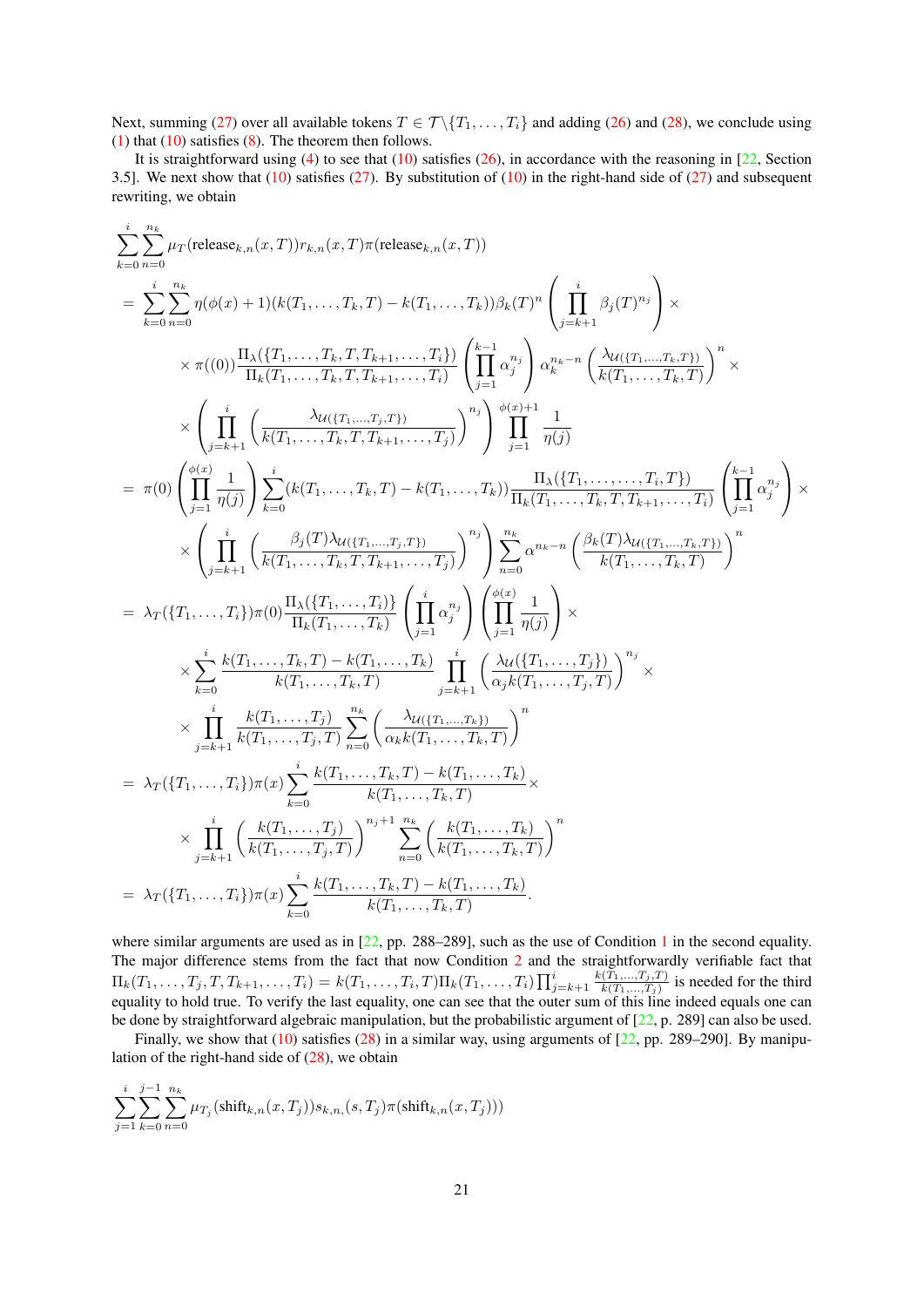$$
\begin{split} & =\sum_{j=1}^{i}\sum_{k=0}^{j-1}\sum_{n=0}^{n_{k}}\eta(\phi(x)+1)\left(k(T_{1},\ldots,T_{k},j)-k(T_{1},\ldots,T_{k})\right)\beta_{k}(T_{j})^{n}\left(\prod_{l=k+1}^{j-1}\beta_{l}(T_{j})^{n_{l}}\right)(1-\beta_{j-1}(T_{j}))\times\\ &\times\pi((0))\frac{\Pi_{\lambda}(\{T_{1},\ldots,T_{k},T_{j},T_{k+1},\ldots,T_{j-1},T_{j+1},\ldots,T_{i}\})}{\Pi_{k}(T_{1},\ldots,T_{k},T_{j},T_{k+1},\ldots,T_{j-1},T_{j+1},\ldots,T_{i})}\left(\prod_{l=1}^{k-1}\alpha_{l}^{n_{l}}\right)\alpha_{k}^{n_{k}-n}\times\\ &\times\left(\frac{\lambda_{\mathcal{U}((T_{1},\ldots,T_{k},T_{j}))}}{k(T_{1},\ldots,T_{j},T_{k})}\right)^{n}\left(\prod_{l=k+1}^{j-1}\left(\frac{\lambda_{\mathcal{U}((T_{1},\ldots,T_{k},T_{j},T_{k+1},\ldots,T_{i})}}{k(T_{1},\ldots,T_{k},T_{j},T_{k+1},\ldots,T_{j-1})}\right)^{n_{j}+1}\times\\ &\times\left(\frac{\lambda_{l}(\{T_{1},\ldots,T_{k}\})}{k(T_{1},\ldots,T_{k},T_{j},T_{k+1},\ldots,T_{j-1})}\right)^{n_{j}+1}\times\\ &\times\left(\prod_{l=j+1}^{j-1}\left(\frac{\lambda_{\mathcal{U}((T_{1},\ldots,T_{l})})}{k(T_{1},\ldots,T_{k},T_{j},T_{k+1},\ldots,T_{j-1},T_{j+1},\ldots,T_{i})}\right)^{n_{j}}\right)\prod_{l=1}^{k-1}\frac{1}{\eta(l)}.\\ &=\pi((0))\frac{\prod_{k}(\{T_{1},\ldots,T_{k}\})}{\prod_{k}(\{T_{1},\ldots,T_{k}\})}\left(\prod_{j=1}^{k-1}\alpha_{l}^{n_{j}}\right)\left(\prod_{l=1}^{k-1}\alpha_{l}^{n_{l}}\right)\left(\prod_{l=k+1}^{j-1}\left(\frac{\lambda_{\mathcal{U}((T_{1},\
$$

which is the left-hand side of  $(28)$ . In the second equality, Conditions 1 and 2 are used. The final equality follows by using the fact that  $\sum_{j=1}^{i} (\lambda_{\mathcal{U}(\{T_1,...,T_j\})} - \lambda_{\mathcal{U}(\{T_1,...,T_{j-1}\})}) = \lambda_{\mathcal{U}(\{T_1,...,T_i\})}$ . The sum involving the k-terms can again be shown to equal one by algebraic manipulation or the probabilistic argument of  $[22, p. 289]$ . As we have now rewritten the right-hand side of  $(28)$  into its left-hand side, we conclude that  $(10)$  satisfies  $(28)$ , which completes the proof.  $\Box$ 

## B Proof of Theorem 2

*Proof.* The proof consists of applying the steps of [22, Section 4] to the token-based central queue. That is, we will consider  $N_j^{(c)}$ , the number of type-c customers among the  $N_j$  customers between those that have claimed  $T_j$ and  $T_{j+1}$ , out of which an expression for  $\{N^{(c)}, c \in \mathcal{C} \text{ will follow.}\}$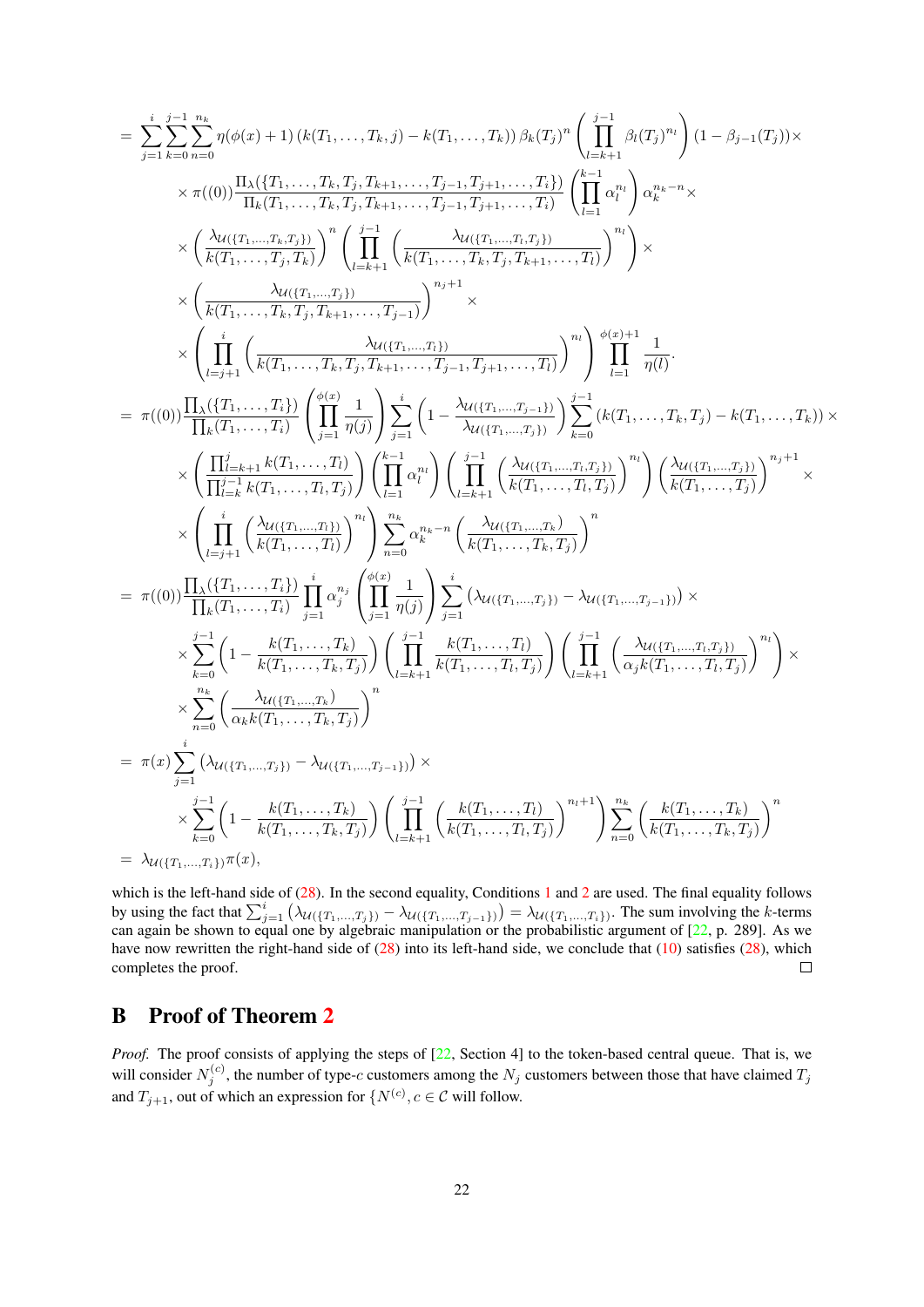From Theorem 1, we gather that the stationary distribution of the model at hand satisfies

$$
\pi(T_1, n_1, \dots, T_i, n_i) = \pi((0)) \frac{\prod_{\lambda} (\{T_1, \dots, T_i\})}{\prod_k (T_1, \dots, T_i)} \prod_{j=1}^i \alpha_j^{n_j} \prod_{j=1}^i \frac{1}{\eta(j)} \prod_{j=1}^{\sum_{k=1}^i n_k} \frac{1}{\eta(i+j)}.
$$
 (29)

By the dynamics of the arrival process, we next note that  $N_j^{(c)}$  is binomially distributed with parameters  $N_j$  and  $\theta_{c,j} := \frac{\lambda_c \mathbb{1}_{\{c \in \mathcal{U}(T_1,...,T_j)\}}}{\lambda_{\mathcal{U}(T_1,...,T_j)}}$ . The indicator function in this expression reflects the fact that in order for  $N_j^{(c)}$  to be positive, any token in the set  $\mathcal{T}\setminus\{T_1,\ldots,T_j\}$  must reject type-c customers. More generally, the set  $\{N_j^{(c)}:c\in\mathcal{C}\}$ is multinomially distributed with population size parameter  $N_j$  and probability parameters  $\{\theta_{c,j} : c \in C\}$ . We also observe that, given the values of  $N_1, N_2, \ldots$ , the sets  $\{N_1^{(c)}: c \in C\}$ ,  $\{N_2^{(c)}: c \in C\}$ ,  $\ldots$  are independent, so that

$$
\mathbb{P}\left(\bigcap_{j\in\{1,\dots,i\},c\in\mathcal{C}}\{N_j^{(c)}=n_j^{(c)}\}\mid\bigcap_{j=1}^i\{N_j=n_j\}\right)=\prod_{j=1}^i\frac{n_j!}{\prod_{c\in\mathcal{C}}n_j^{(c)}!}\prod_{c\in\mathcal{C}}\theta_c^{n_{c,j}}.\tag{30}
$$

Using (30) and applying Newton's binomium leads, for  $z_{c,j} \in {\bar{c} \in \mathbb{C} : |\bar{c}| \leq 1}$ , to

$$
\mathbb{E}\left[\prod_{c\in\mathcal{C}}\prod_{j=1}^{i} z_{c,j}^{N_j^{(c)}} \mid x = (T_1, n_1, \dots, T_i, n_i)\right]
$$
\n
$$
= \sum_{\{n_j^{(c)}: c\in\mathcal{C}\}:\sum_{c\in\mathcal{C}}n_j^{(c)} = n_j} \frac{n_j!}{\prod_{c\in\mathcal{C}}n_j^{(c)}!} \prod_{c\in\mathcal{C}} (\theta_{c,j}z_{c,j})^{n_{c,j}} = \prod_{j=1}^{i} \left(\sum_{c\in\mathcal{C}} \theta_{c,j}z_{c,j}\right)^{n_j}.
$$
\n(31)

Unconditioning using (29) now leads to

$$
\mathbb{E}\left[\prod_{c\in\mathcal{C}}\prod_{j=1}^{K} z_{c,j}^{N_j^{(c)}}\right]
$$
\n
$$
= \sum_{i=0}^{K} \sum_{(T_1,\ldots,T_i)\in\mathcal{T}^i} \sum_{(n_1,\ldots,n_i)\in\mathbb{N}_0^i} \pi((T_1,n_1,\ldots,T_i,n_i)) \mathbb{E}\left[\prod_{c\in\mathcal{C}}\prod_{j=1}^{K} z_{c,j}^{N_j^{(c)}} \mid x = (T_1,n_1,\ldots,T_i,n_i)\right]
$$
\n
$$
= \sum_{i=0}^{K} \sum_{(T_1,\ldots,T_i)\in\mathcal{T}^i} \pi((0)) \frac{\prod_{\lambda}(\{T_1,\ldots,T_i\})}{\prod_{k}(T_1,\ldots,T_i)} \prod_{j=1}^i \frac{1}{\eta(j)} \sum_{\{n_1,\ldots,n_i\}\in\mathbb{N}_0^i} \prod_{j=1}^{\sum_{k=1}^i n_k} \frac{1}{\eta(i+j)} \prod_{j=1}^i (\alpha_j \sum_{c\in\mathcal{C}} \theta_{c,j} z_{c,j})^{n_j},
$$
\n(32)

after which (14) follows since  $\mathbb{E}\left[\prod_{c\in\mathcal{C}}z_c^{N^{(c)}}\right] = \mathbb{E}\left[\prod_{c\in\mathcal{C}}\sum_{c}^{k}z_c^{N^{(c)}}\right] = \mathbb{E}\left[\prod_{c\in\mathcal{C}}\prod_{j=1}^{k}z_c^{N^{(c)}}\right].$  $\Box$ 

## C Proof of Theorem 4

*Proof.* We note that if there are at least j tokens activated, either  $M_j^{(c)} = N_j^{(c)} + 1$  if token  $T_j$  is claimed by a type-c customer, or  $M_j^{(c)} = N_j^{(c)}$  otherwise. This leads to

$$
\mathbb{E}\left[\prod_{c\in\mathcal{C}}\prod_{j=1}^{i} z_{c,j}^{M_j^{(c)}}\right]
$$
\n
$$
=\sum_{i=0}^{K} \sum_{(T_1,\ldots,T_i)\in\mathcal{T}^i} \sum_{(n_1,\ldots,n_i)\in\mathbb{N}_0^i} \pi((T_1,n_1,\ldots,T_i,n_i))\mathbb{E}\left[\prod_{c\in\mathcal{C}}\prod_{j=1}^{i} z_{c,j}^{N_j^{(c)}} \mid x=(T_1,n_1,\ldots,T_i,n_i)\right] \times \sum_{(c_1,\ldots,c_i)\in\mathcal{C}^i} G_{c_1,\ldots,c_i}(T_1,n_1,\ldots,T_i,n_i) \prod_{j=1}^{i} z_{c,j}
$$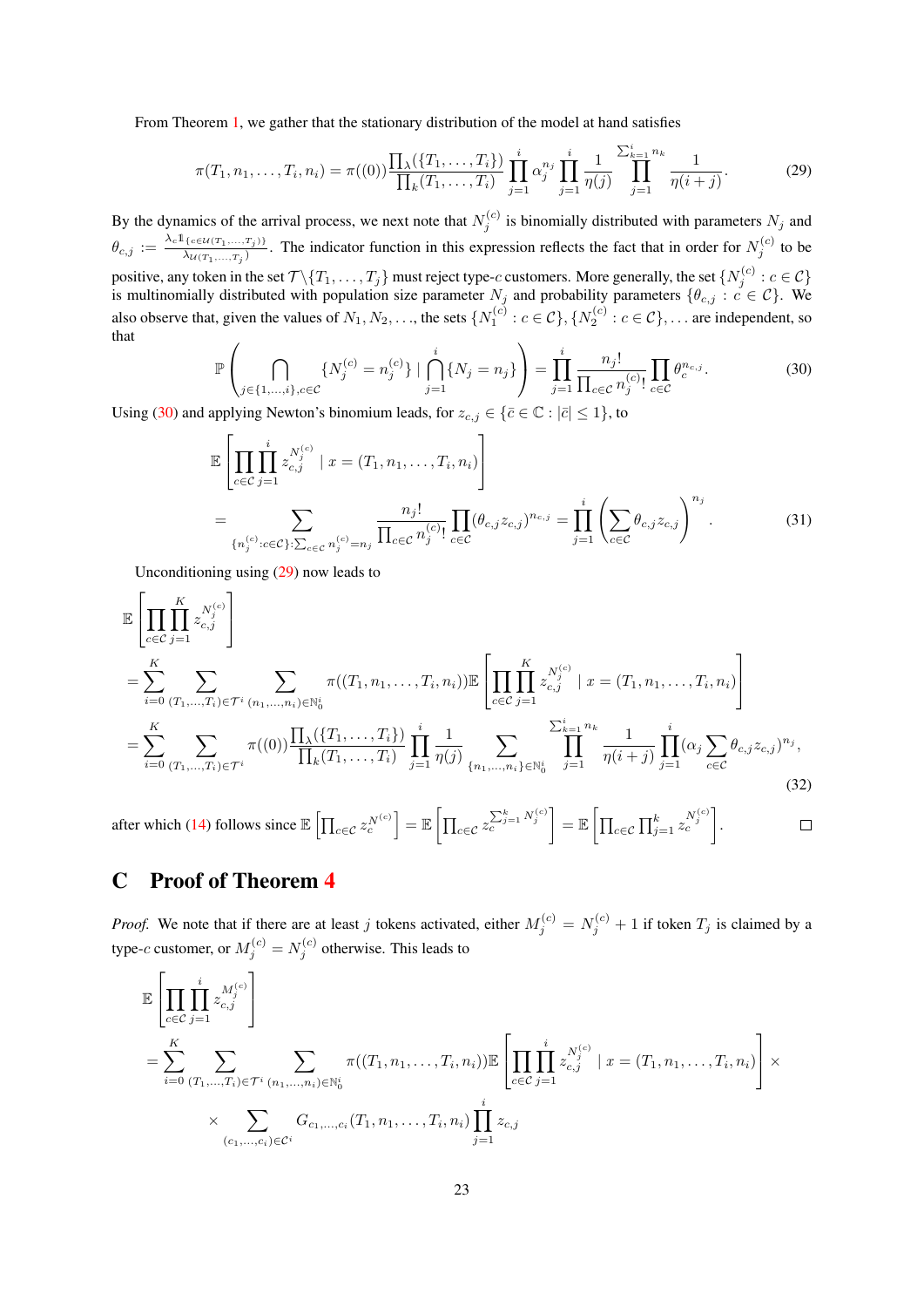The theorem now follows by substitution of (29) and (31) into this expression and realising that  $\mathbb{E}\left[\prod_{c\in\mathcal{C}}z_c^{M^{(c)}}\right]=$  $\mathbb{E} \, \Big[ \prod_{c \in \mathcal{C}} \prod_{j=1}^k z_c^{M_j^{(c)}} \Big].$  $\Box$ 

## **D** Expressions for performance measures when  $\eta(\cdot) = 1$

It follows by substitution and subsequent simplification of (14), (21), (22), (16) and (19) that, when  $\eta(j) = 1$  for all  $j \in \mathbb{N}$ ,

$$
\mathbb{E}\left[\prod_{c\in\mathcal{C}}z_c^{N^{(c)}}\right] = \sum_{i=0}^K \sum_{(T_1,...,T_i)\in\mathcal{T}^i} \pi((0))\frac{\prod_{\lambda}(\{T_1,...,T_i\})}{\prod_k(T_1,...,T_i)}\prod_{j=1}^i \frac{1}{1-\alpha_j\sum_{c\in\mathcal{C}}\theta_{c,j}z_c},
$$

$$
\mathbb{E}\left[z^N\right] = \sum_{i=0}^K \sum_{(T_1,...,T_i)\in\mathcal{T}^i} \pi((0))\frac{\prod_{\lambda}(\{T_1,...,T_i\})}{\prod_k(T_1,...,T_i)}\prod_{j=1}^i \frac{1}{1-\alpha_jz},
$$

$$
\mathbb{E}\left[z^M\right] = \sum_{i=0}^K \sum_{(T_1,...,T_i)\in\mathcal{T}^i} \pi((0))\frac{\prod_{\lambda}(\{T_1,...,T_i\})}{\prod_k(T_1,...,T_i)}z^i\prod_{j=1}^i \frac{1}{1-\alpha_jz}
$$

and

$$
\mathbb{E}\left[e^{-sW_c}\right] = \sum_{i=0}^K \sum_{(T_1,...,T_i)\in\mathcal{T}^i} \pi((0)) \prod_{j=1}^i \frac{\lambda_{T_j}(T_1,...,T_{j-1})}{k(T_1,...,T_j) - \lambda_{\mathcal{U}(\{T_1,...,T_j\})} + s\mathbb{1}_{\{c\in U(\{T_1,...,T_j\})\}}},
$$

with  $\pi((0))$  as given in (12).

## E Proof of Theorem 6

We will use the notion of indistinguishable tokens as introduced in Section 4.3, as well as the state descriptor of the form  $x^{(L)} = (L_1, n_1, \ldots, L_i, n_i)$  and the corresponding steady-state distribution (cf. (13)). We start out with a preparatory lemma.

**Lemma 8.** For any token-based central queue where each token set  $\mathcal{T}_c$ ,  $c \in \mathcal{C}$ , consists of indistinguishable tokens, *there exists a function*  $\tau: \mathcal{X}^{(OI)}\to \mathcal{X}^{(L)}$ , where  $\tau(x^{(OI)})\in \mathcal{X}^{(L)}$  denotes the unique state  $(L_1, n_1, \ldots, L_i, n_i)$ *corresponding to the state*  $x^{(OI)} \in \mathcal{X}^{(OI)}$ *.* 

*Proof.* Since each customer type has one token label it can select from, this guarantees that there is no ambiguity about how the tokens are distributed among the customers. By keeping track of the order of arrival and the token labels allotted to the customers, one can construct the unique state  $x^{(L)} = (L_1, n_1, \ldots, L_i, n_i)$  corresponding to  $x^{(OI)} = (c_1, \ldots, c_n)$ , that is, the function  $\tau(\cdot)$  as stated in the lemma exists. The quantity  $n_i$  represents customers without a claimed token.  $\Box$ 

This lemma allows us to prove Theorem 6, which exposes the connection between OI queues and token-based central queues.

*Proof.* We first assume that (1) holds, that is, we are given a model that fits in the OI queue framework. In the remainder of this proof, we will use the notion of indistinguishable tokens and token labels as introduced in Section 4.3. We define the following token sets  $\mathcal{T}_c$ . Each token set of customer type c consists of an infinite number of indistinguishable tokens with label c. Thus, every customer type has its dedicated token label. Then, the state  $x^{(L)} = (L_1, \ldots, L_n)$  gives exactly the same information as the state  $x^{(OI)} = (c_1, \ldots, c_n)$ , hence both state descriptors are equivalent. When setting  $\mu_{L_j}(x^{(L)}) = \mu_j^{(OI)}(x^{(OI)})$ , the token-based central queue describes exactly the same model as the OI queue.

What is left to show is that the token-based central queue satisfies Condition 1 and Condition 2. Condition 2 follows directly, since  $\mu_{L_j}(x^{(L)}) = \mu_j^{(OI)}(x^{(OI)})$  and  $\mu_j^{(OI)}$  satisfies Condition 3. Since each customer type c has its own dedicated set of indistinguishable tokens with label c, we have that  $\lambda_c(\{L_1, \ldots, L_i\}) = \lambda_c$ . Therefore,